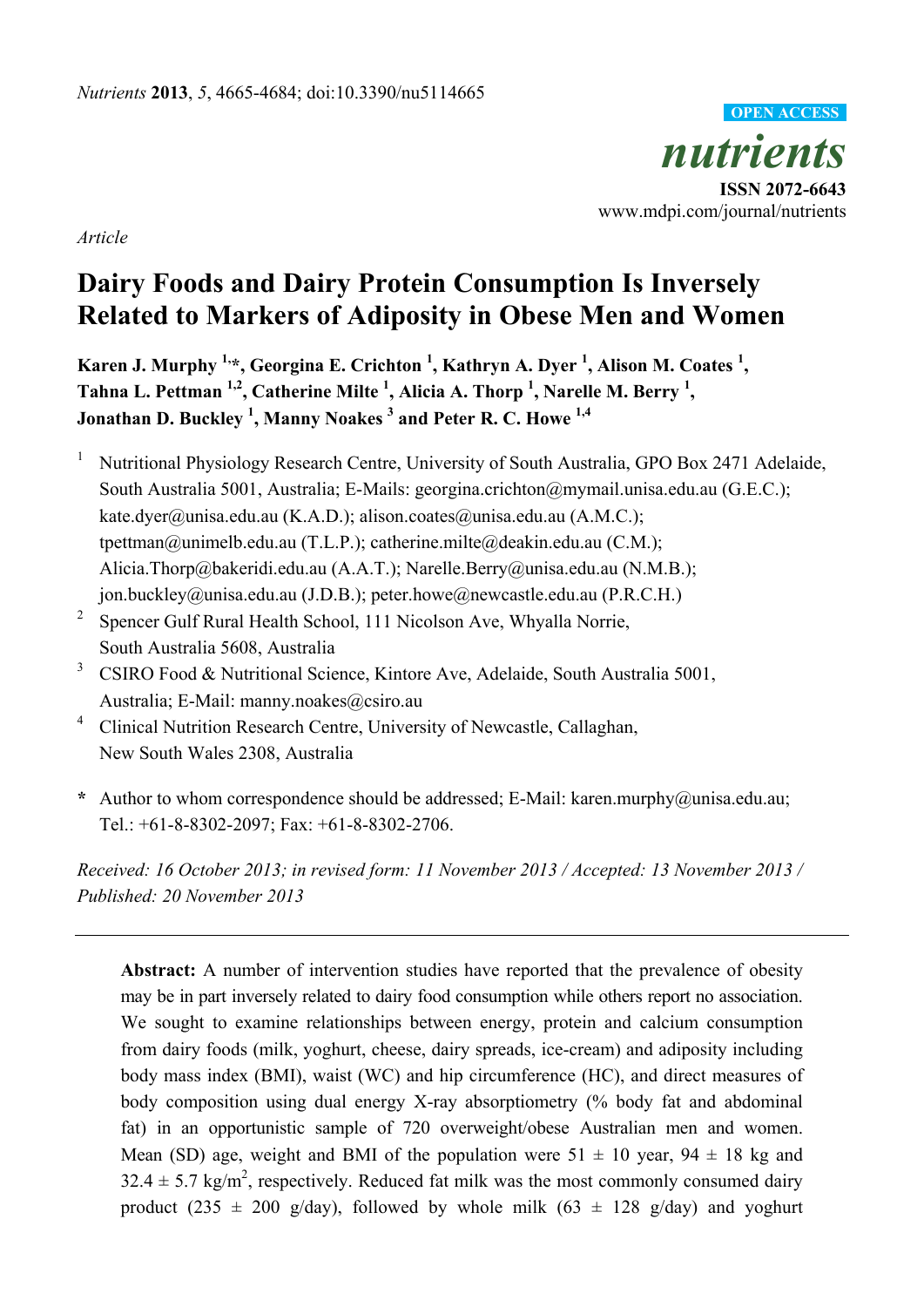$(53 \pm 66 \text{ g/day})$ . Overall dairy food consumption (g/day) was inversely associated with BMI, % body fat and WC (all  $p < 0.05$ ). Dairy protein and dairy calcium (g/day) were both inversely associated with all adiposity measures (all  $p < 0.05$ ). Yoghurt consumption (g/day) was inversely associated with % body fat, abdominal fat, WC and HC (all  $p < 0.05$ ), while reduced fat milk consumption was inversely associated with BMI, WC, HC and % body fat (all  $p < 0.05$ ). Within a sample of obese adults, consumption of dairy products, dairy protein, and calcium was associated with more favourable body composition.

**Keywords:** dairy products; dairy protein; body composition; abdominal fat; obesity

#### **1. Introduction**

Dairy products such as milk, yoghurt and cheese are nutritious sources of protein, peptides and other nutrients including calcium, vitamin D and potassium. Unfortunately consumption of dairy products may be discouraged by concern about the risk of obesity and cardiovascular disease (CVD). In Australia milk products and dishes are the major food sources of saturated fat, accounting for  $\sim$ 27% of total intake [1]. Given the link between saturated fat (SFA) and CVD [2,3], this may be a reason which may reflect the relatively low consumption rates of dairy products in Australia [1,4]. Despite the fact that dairy foods have previously been reported to increase risk of CVD, coronary heart disease (CHD) and stroke in prospective cohort studies [2,3], several observational and cross-sectional studies have revealed an inverse association between dairy product consumption and CVD [5] and body composition, weight loss and weight gain [6–10].

Recently Kratz and colleagues [11] conducted a systematic literature review of observational studies investigating associations between dairy fat and cardiometabolic health. Interestingly the authors showed that 11 out of 16 studies reported inverse associations between high fat dairy intake and measures of adiposity. Similarly, a recent systematic review and meta-analysis of randomised controlled trials [12] reported increased dairy product intake was associated with greater reductions in fat mass and WC and a greater gain in lean mass than in controls. In fact, increased dairy product consumption intake resulted in 0.72 kg (95% CI: −1.29, −0.14, *p* = 0.01) greater reduction in fat mass, 2.19 cm (95% CI: −3.42, −0.96, *p*-value < 0.001) further reduction in WC and 0.58 kg (95% CI: 0.18, 0.99,  $p < 0.01$ ) gain in lean mass compared with controls. The authors also stated that increasing dairy product intake without energy restriction did not affect body composition but when dairy product consumption was increased as part of an energy restricted diet designed for weight loss, high dairy food consumption resulted in greater weight loss, reduction in body fat mass, WC and greater increase in lean mass compared with controls. Similarly a prospective investigation of 120,887 men and women in the Nurses Healthy Study I and II and the Health Professionals Follow-up Study showed that yoghurt consumption was inversely associated with 4-year weight change. Additionally age-adjusted linear regression identified that whole fat dairy foods were associated with 4-year weight gain whereas low fat dairy foods were associated with 4-year weight loss. Interestingly in another study [13], higher calcium intake was associated with a lower 5-year increase of the BMI and waist circumference in men but not women. Furthermore, in a 5-year period in men only, a higher consumption of dairy foods was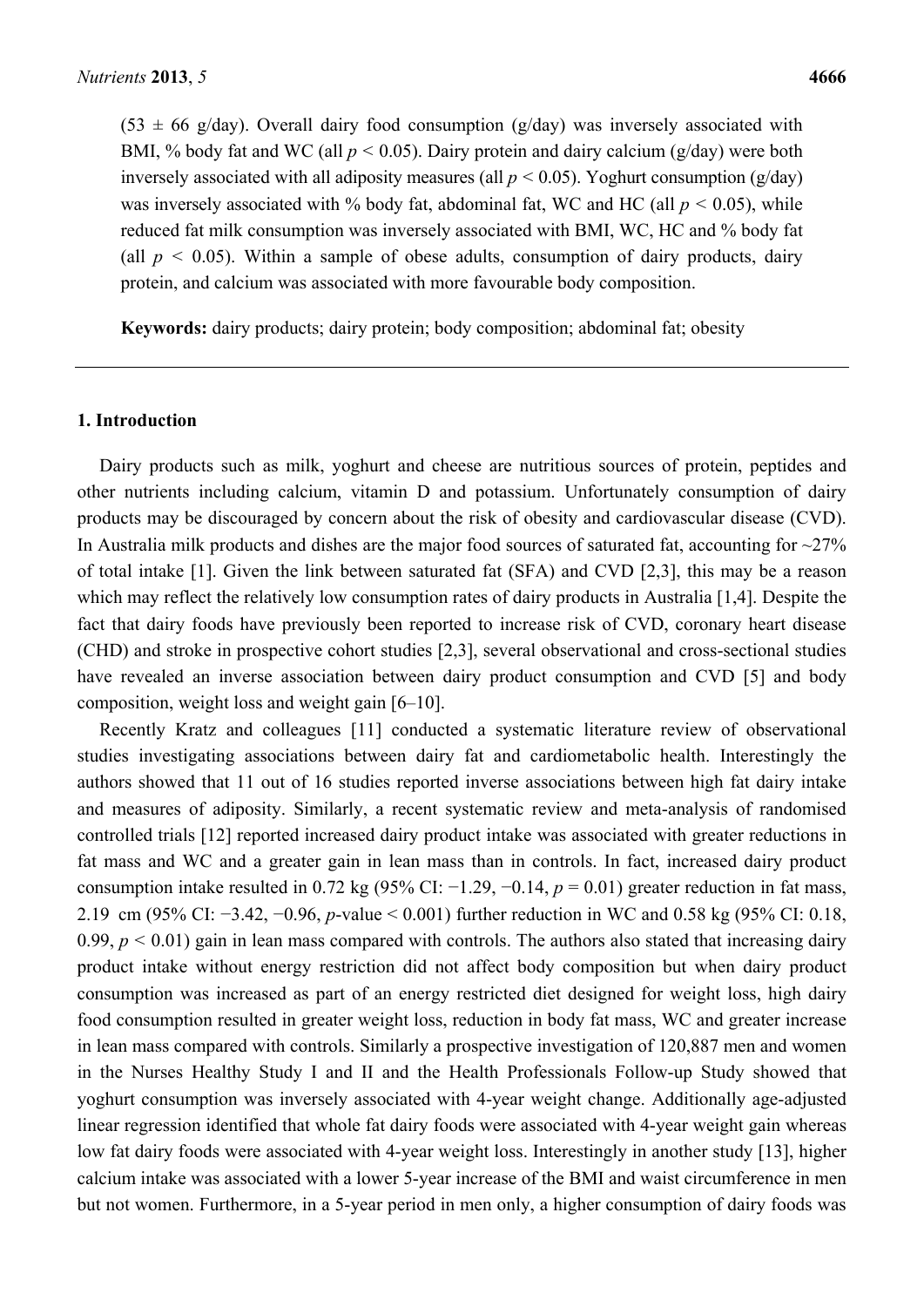associated with a better metabolic profile. The mechanism by which dairy food consumption may improve body composition is not entirely clear however, it has been postulated the benefit may be in part due to calcium which is thought to reduce lipogenesis and increase lipolysis [14]. Other studies have reported a satiating effect of dairy protein consumption [15,16], while other research suggests conjugated linoleic acid, naturally produced in dairy foods, improves weight through increased fat utilization [17], increased satiety and caloric intake [18,19], however at this time the evidence is mixed in support of these hypotheses [20–22]. The purpose of this retrospective study was to explore relationships between dairy product consumption and macro/micronutrients from dairy food (namely protein and calcium) and markers of adiposity within an opportunistic population of overweight or obese adults in Australia. No other published studies have explored relationships between intakes of specific dairy foods and direct measures of body composition using dual energy X-ray absorptiometry (DEXA) within an overweight/obese population. Based on current literature, we hypothesise that dairy foods will be inversely associated with markers of adiposity.

#### **2. Materials and Methods**

#### *2.1. Participants*

This study was a cross-sectional analysis of overweight/obese adults. Baseline measurements of body composition of volunteers ( $n = 762$ ) who were recruited in regional and metropolitan South Australia for 11 separate dietary intervention trials between 2004 and 2007 at the Nutritional Physiology Research Centre and CSIRO Human Nutrition were compiled into one database. Information about background information on volunteers, volunteer characteristic, inclusion criteria, data collection methods has been published elsewhere [23–32]. Selection criteria for these studies were that they provided baseline dietary intake data using consistent methodology as well as body composition. These studies had been approved by the Human Research Ethics Committee at the University of South Australia or CSIRO Human Experimentation Ethics Committee. All volunteers gave written informed consent prior to commencing the trials.

#### *2.2. Assessment of Dietary Intake*

Dietary intake including total energy from macro and micronutrients was estimated using a 74-item food frequency questionnaire (FFQ) [33] which requests information relating to food choices, frequency, portion size, quantity and consumption rate of different food and beverage items. Participants who were suspected for underestimation or overestimation of daily energy intake (<4000 kJ or >17,000 kJ) were excluded [34]. Detailed information on type and amount and cheese (hard, firm, soft, cottage, ricotta, low-fat), ice-cream, yogurt and reduced fat and full fat milk, including flavoured milk, was collected. The FFO did not include cream consumption. The FFO has been validated for use in human dietary intervention trials [35]. The 74 item FFQ was validated against 3 day weighed food records to collect dietary information over one month in  $n = 118$  men and women aged between 31 and 74. Mean energy and nutrient intakes were within  $\pm 20\%$  difference and classified more than two thirds of the volunteers within  $\pm 1$  quintile difference for all nutrients [35].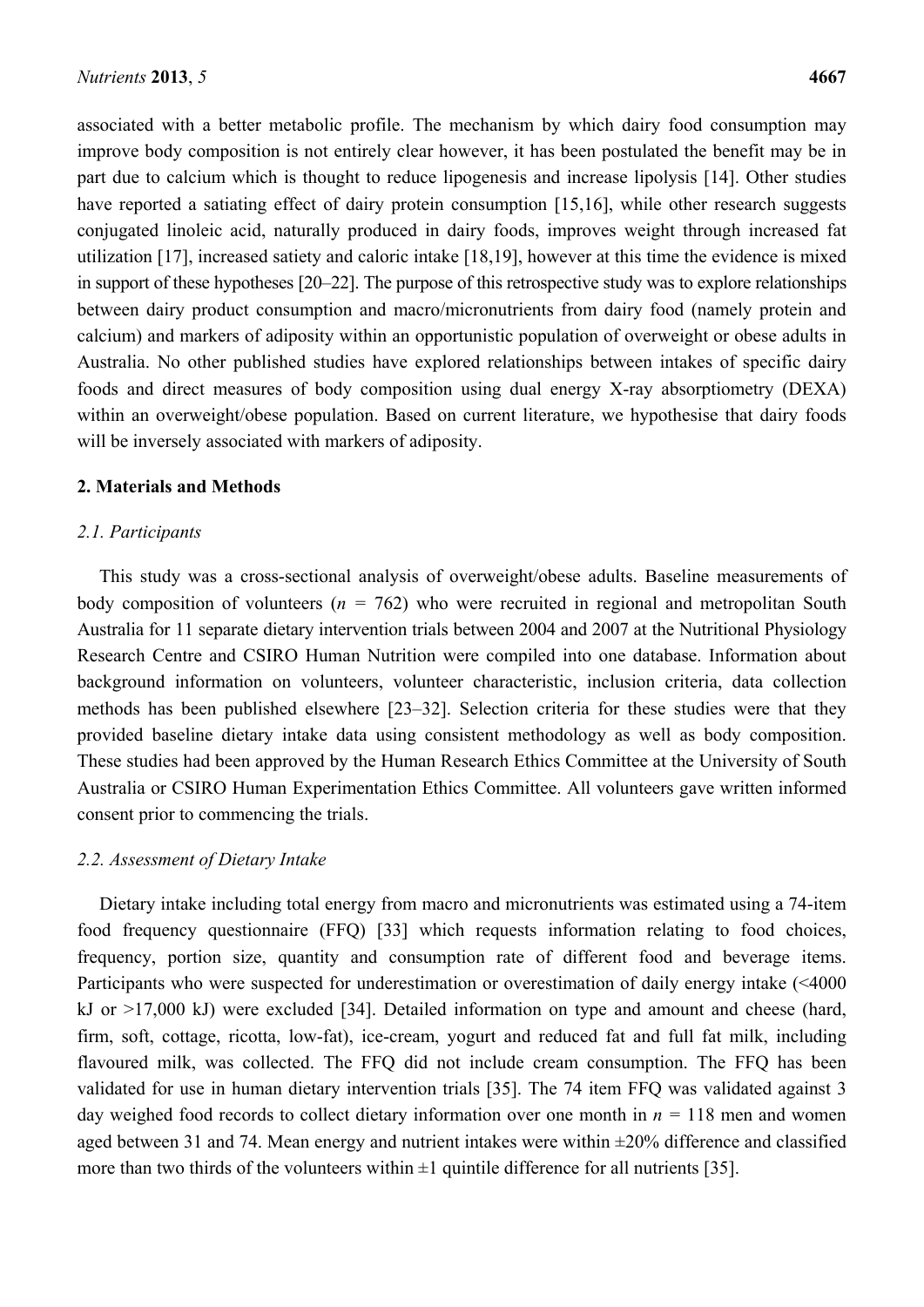Raw intake scores (total amount in  $g/day$ ) were provided for each dairy food. The nutrient composition for each product was extracted from the Foodworks Professional nutritional program (Xyris, Qld, Australia) and the energy, macronutrient and micronutrient intake provided from each individual dairy product as a proportion of total daily intake were subsequently determined. Total daily milk intake from all sources was calculated and categorised into full fat or reduced fat. Total dairy product consumption was calculated by summing intakes of all dairy products.

#### *2.3. Anthropometry and Body Composition Assessments*

Body composition assessments have been described for each study elsewhere [23–32]. Briefly, body height was measured to the nearest 0.1 cm with a stadiometer while the participants were barefoot. Body weight was measured to the nearest 0.05 kg with calibrated electronic digital scales while the participants were wearing light clothing and no footwear. Body composition including % body fat and abdominal fat was assessed by using dual-energy X-ray absorptiometry (DXA) (Lunar Prodigy; General Electric, Madison, WI, USA). Body mass index (BMI) was calculated as weight (in kg) divided by height<sup>2</sup> (in m). Waist and hip circumference were measured according to the International Standards for Anthropometric Assessment to calculate waist/hip ratio (WHR) [36]. Waist to hip ratio was calculated by dividing waist circumference (cm) with hip circumference (cm).

#### *2.4. Statistical Analysis*

SPSS software (version 17.0; SPSS Inc., Chicago, IL, USA) was used for all statistical analyses. Data were analysed to determine normality of dependent variables by assessing the residual plots of the linear regression analysis. If residual plots were normally distributed then no transformations were performed. If residual plots were not normally distributed they were log transformed and checked for normality. Linear regression was used to explore relationships between total energy intake, and macronutrient intake as well as total dietary calcium and markers of adiposity, with statistical control for age, gender and total energy intake.

Relationships between energy, protein, fat, saturated fat, carbohydrate and calcium (all in g/day) from dairy products with all adiposity measures were also analysed using linear regression. Two models were used: (1) Basic: adjusted for age, gender and total energy intake; and (2) Full: adjusted for Basic covariates + the total dietary intake of each specific macronutrient. For example, when assessing the relationship between dairy calcium and each adiposity measure, total dietary calcium was statistically controlled for.

Absolute intakes of each individual dairy product (full fat and reduced fat milk, total milk, cheese, dairy spreads, yoghurt, and ice cream), as well as total dairy intake, were analysed using the same statistical procedure. Similarly, two models of regression analysis were performed: (1) Basic: adjusted for age, gender, and total energy intake; and (2) Full: adjusted for Basic covariates + other dairy products. For example, when assessing yoghurt intakes, intakes of milk, cheese, ice-cream and dairy spreads were controlled for. The variance inflation factor (VIF) was examined to assess for multicollinearity between variables. As the VIF was <10 for all fully adjusted models, there was no evidence of multicollinearity and subsequently no variables were removed from the analyses.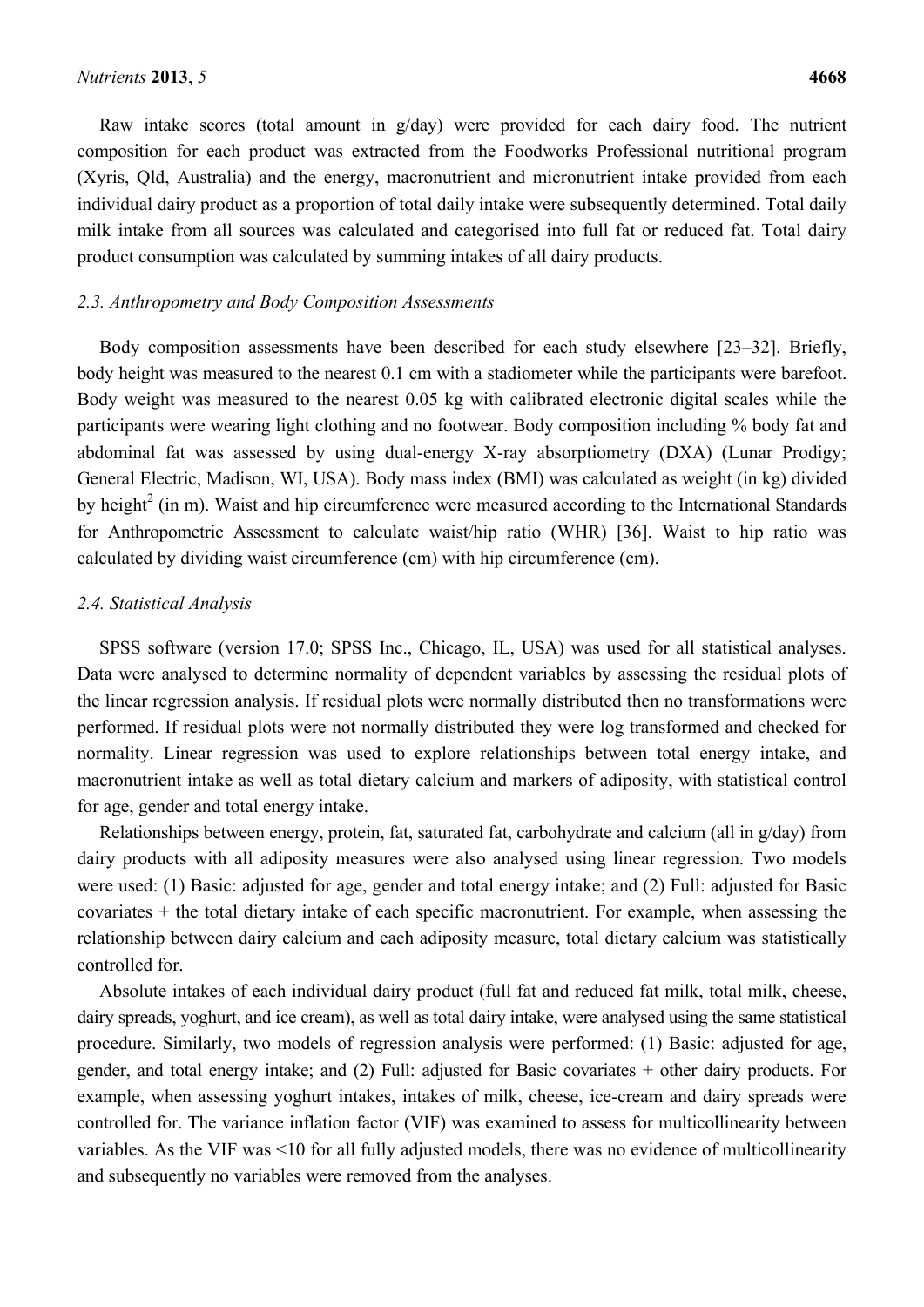Additional multivariate analyses were conducted based on the findings from the main analyses, to further explore the relationships between intakes of dairy protein, dairy calcium, and dairy food intake.  $p < 0.05$  was considered significant unless otherwise specified.

#### **3. Results**

#### *3.1. Participant Characteristics*

After exclusion of 42 participants based on suspected overestimation or underestimation of daily energy intake  $(\leq 4000 \text{ kJ} \text{ or } >17,000 \text{ kJ})$  [34] the final sample totaled 720 participants (367 females and 353 males) aged  $51.2 \pm 10.4$  year, with mean BMI = 32.4  $\pm$  5.7 kg/m<sup>2</sup> and body fat (by DEXA) =  $41.3\% \pm 8.6\%$  (Table 1). Not all studies carried out the same measurements; hence numbers of participants differ for each measure.

|                          | n   | $\frac{0}{0}$    |
|--------------------------|-----|------------------|
| Gender                   |     |                  |
| Male                     | 353 | 49               |
| Female                   | 367 | 51               |
|                          |     | $Mean \pm SD$    |
| Age $(y)$                | 706 | $51.2 \pm 10.4$  |
| Height $(m)$             | 703 | $1.70 \pm 0.1$   |
| Weight (kg)              | 704 | $94.2 \pm 18.1$  |
| BMI $(kg/m^2)$           | 718 | $32.4 \pm 5.7$   |
| Waist circumference (cm) | 412 | $105.0 \pm 15.8$ |
| Hip circumference (cm)   | 177 | $117.1 \pm 16.0$ |
| Waist/hip ratio          | 177 | $0.91 \pm 0.09$  |
| % body fat               | 347 | $41.3 \pm 8.6$   |
| Abdominal body fat (g)   | 115 | $4630 \pm 1418$  |

**Table 1.** Characteristics of participants.

#### *3.2. Dairy Intakes*

Dietary intakes of macro and micronutrients from the total diet and from dairy products are shown in Table 2. The average daily energy intake was  $8.4 \pm 2.7$  MJ. Overall dairy food consumption averaged 386 g/day which equates to approximately one and a half servings of dairy foods per day and accounts for 16% of total energy consumed. Reduced fat milk was the most commonly consumed dairy product (235  $\pm$  200 g/day), followed by whole milk (63  $\pm$  128 g/day), yoghurt (53  $\pm$  66 g/day), cheese (14  $\pm$  13 g/day), ice-cream (13  $\pm$  20 g/day) and spreads (6  $\pm$  11 g/day).

Supplementary Table S1 presents the mean body composition and dietary intakes of participants across quartile categories of BMI.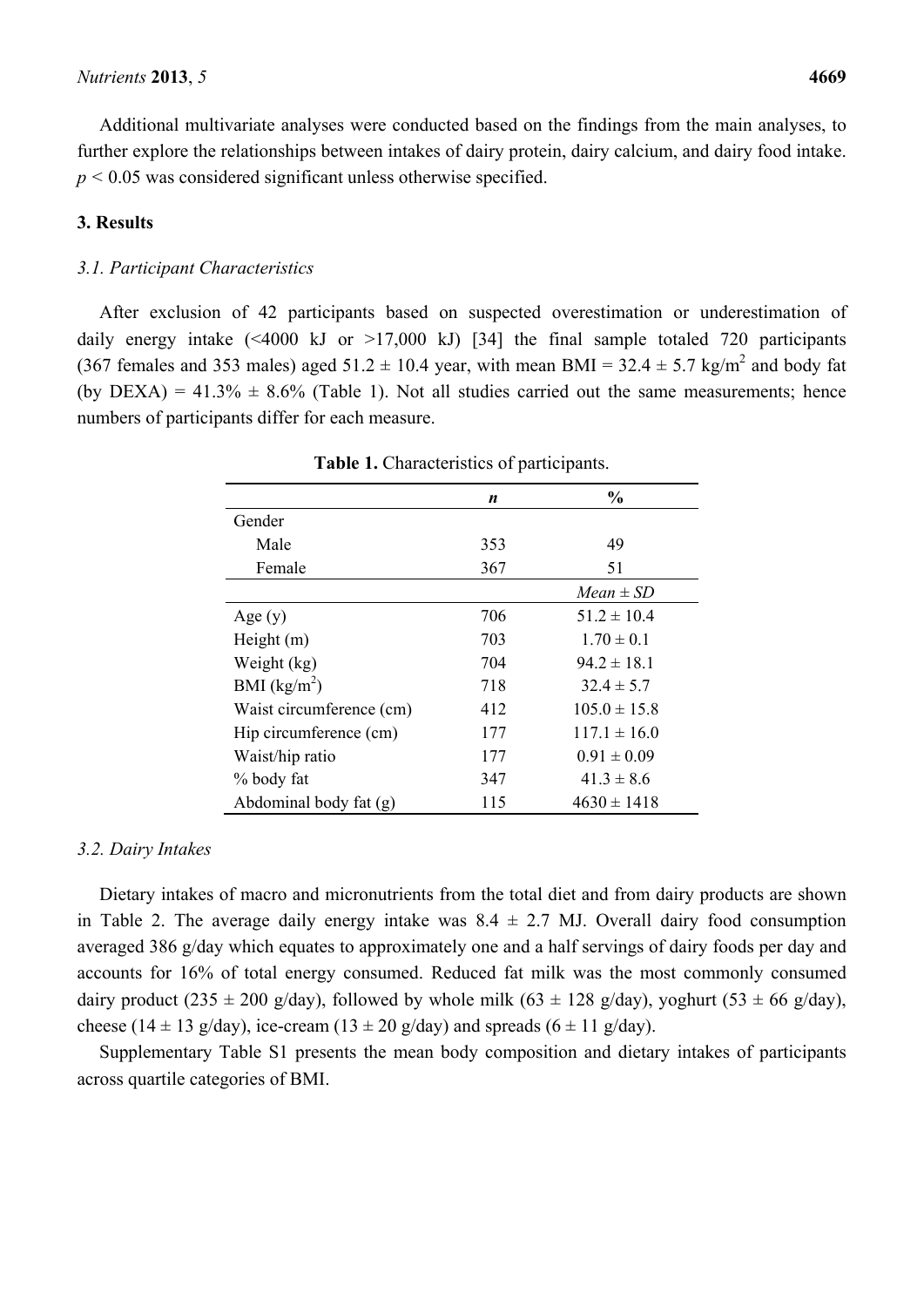|                                                     | Mean $\pm$ SD ( <i>n</i> = 720) |
|-----------------------------------------------------|---------------------------------|
| Energy and macronutrients from total diet and dairy |                                 |
| Energy                                              |                                 |
| Total from diet (MJ)                                | $8.4 \pm 2.7$                   |
| Total from dairy (MJ)                               | $1.3 \pm 0.6$                   |
| % of energy from dairy                              | $16 \pm 7$                      |
| Protein                                             |                                 |
| Total from diet (g)                                 | $103 \pm 34$                    |
| % of total energy                                   | $21 \pm 3$                      |
| Total from dairy (g)                                | $19 \pm 9$                      |
| % of total energy from dairy protein                | $4 \pm 2$                       |
| $\mathrm{Fat}^{-1}$                                 |                                 |
| Total from diet (g)                                 | $85 \pm 30$                     |
| % of total energy                                   | $37 \pm 5$                      |
| Total from dairy (g)                                | $15 \pm 11$                     |
| % of total energy from dairy fat                    | $7 \pm 5$                       |
| Saturated fat                                       |                                 |
| Total from diet (g)                                 | $33 \pm 13$                     |
| % of total energy                                   | $15 \pm 3$                      |
| Total from dairy (g)                                | $9 \pm 7$                       |
| % of total energy from dairy saturated fat          | $4 \pm 3$                       |
| Monounsaturated fat                                 |                                 |
| Total from diet (g)                                 | $31 \pm 11$                     |
| Total from dairy (g)                                | $4 \pm 3$                       |
| Polyunsaturated fat                                 |                                 |
| Total from diet (g)                                 | $13 \pm 6$                      |
| Total from dairy (g)                                | $0.7 \pm 1.2$                   |
| Carbohydrate                                        |                                 |
| Total from diet (g)                                 | $211 \pm 71$                    |
| % of total energy                                   | $40 \pm 6$                      |
| Total from dairy (g)                                | $25 \pm 12$                     |
| Dairy products and calcium                          |                                 |
| Calcium (mg)                                        | $987 \pm 326$                   |
| Total dairy (g)                                     | $386 \pm 183$                   |
| Milk $(g)$                                          |                                 |
| Whole milk $(g)$                                    | $63 \pm 128$                    |
| Reduced fat milk (g)                                | $235 \pm 200$                   |
| Total Milk (g)                                      | $299 \pm 170$                   |
| Cheese (g) $2^2$                                    | $14 \pm 13$                     |
| Yoghurt (g)                                         | $53 \pm 66$                     |
| $Ice-cream(g)$                                      | $13 \pm 19$                     |
| Spreads $(g)$ <sup>3</sup>                          | $6 \pm 11$                      |

**Table 2.** Daily dietary intake of participants.

<sup>1</sup> Other fats (e.g., trans fats and un-identifiable fatty acids) were not included in the dietary analysis food database; <sup>2</sup> Includes hard, firm, soft, cream, ricotta, cottage and low fat cheeses; <sup>3</sup> Includes butter and butter blends.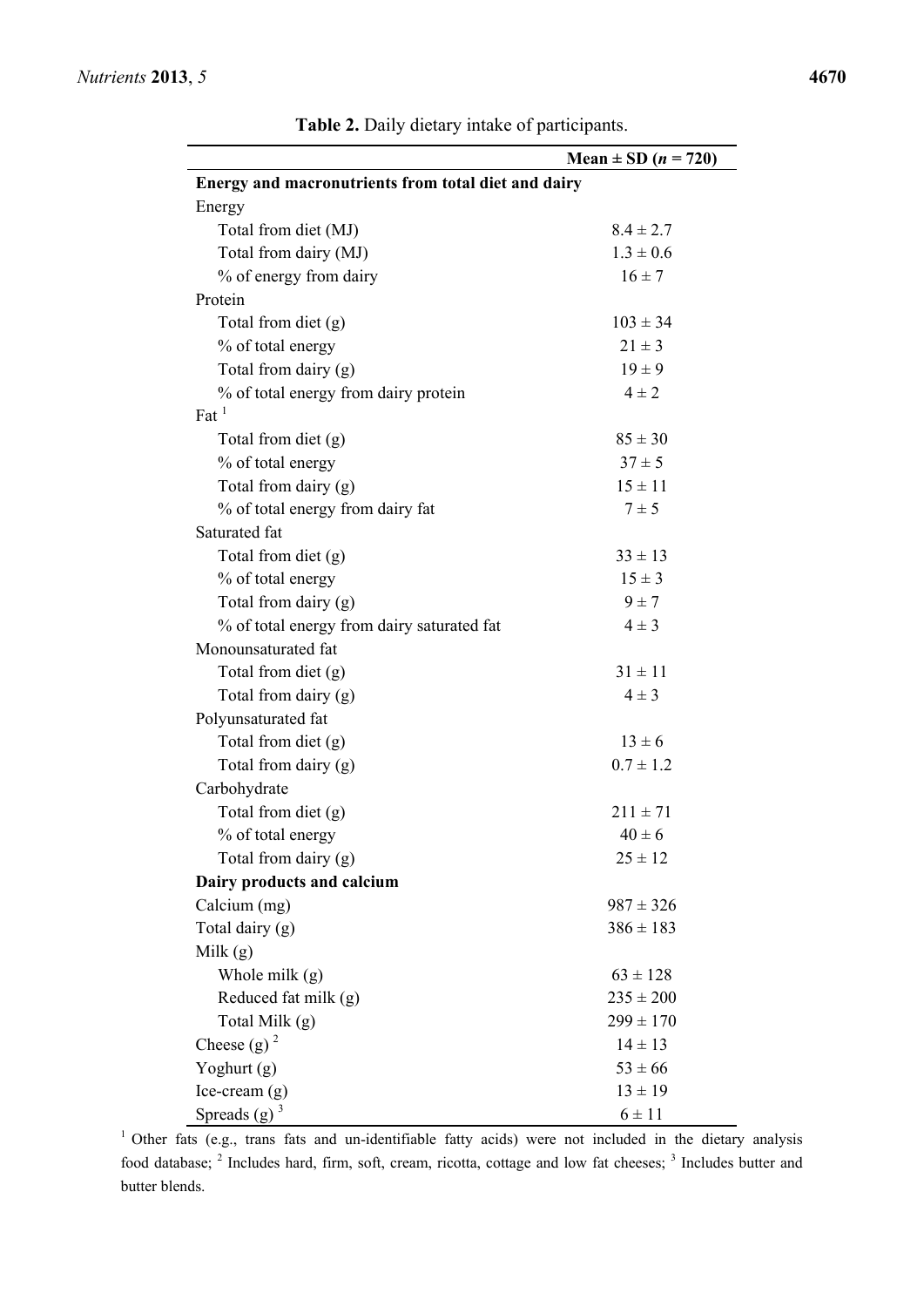## *Nutrients* **2013**, *5* **4671**

|                                         | Covariate set | <b>Adiposity measure</b> |                                |              |                  |                   |                |  |  |
|-----------------------------------------|---------------|--------------------------|--------------------------------|--------------|------------------|-------------------|----------------|--|--|
|                                         |               |                          | <b>BMI</b> ( $\text{kg/m}^2$ ) |              | Body fat $(\% )$ | Abdominal fat (g) |                |  |  |
| Total energy, macro- and micronutrients |               | $\bf{B}$                 | 95% CI                         | $\bf{B}$     | 95% CI           | B                 | 95% CI         |  |  |
| Total energy (MJ/day)                   | <b>Basic</b>  | $0.281**$                | 0.120, 0.442                   | $-0.075$     | $-0.273, 0.124$  | $133 *$           | 31.7, 234      |  |  |
| Total protein (g/day)                   | Basic         | $0.050$ ***              | 0.024, 0.076                   | 0.017        | $-0.015, 0.050$  | $-5.28$           | $-22.0, 11.4$  |  |  |
| Total fat (g/day)                       | Basic         | $0.102$ ***              | 0.066, 0.138                   | $0.118$ ***  | 0.075, 0.162     | $29.5*$           | 7.05, 52.0     |  |  |
| Total CHO (g/day)                       | Basic         | $-0.044$ ***             | $-0.057, -0.031$               | $-0.038$ *** | $-0.054, -0.022$ | $-7.95$           | $-16.3, 0.418$ |  |  |
| Total saturated fat (g/day)             | Basic         | $0.190$ ***              | 0.129, 0.251                   | $0.171$ ***  | 0.096, 0.246     | $50.3*$           | 12.1, 88.6     |  |  |
| Total calcium (g/day)                   | Basic         | $-2.82$ ***              | $-4.39, -1.24$                 | $-4.43$ ***  | $-6.33, -2.53$   | $-1374$ **        | $-2339, -410$  |  |  |
| Dairy macronutrients <sup>a</sup>       |               |                          |                                |              |                  |                   |                |  |  |
|                                         | <b>Basic</b>  | 0.254                    | $-0.521, 1.03$                 | $-0.587$     | $-1.54, 0.367$   | $-103$            | $-590, 384$    |  |  |
| Energy from dairy (MJ/day)              | Full          | NA                       |                                | NA           |                  |                   |                |  |  |
|                                         | <b>Basic</b>  | $-0.071$ **              | $-0.122, -0.021$               | $-0.117$ *** | $-0.178, -0.056$ | $-36.2*$          | $-67.3, -5.04$ |  |  |
| Dairy protein $(g/day)$                 | Full          | $-0.093$ ***             | $-0.144, -0.042$               | $-0.128$ *** | $-0.190, -0.065$ | $-36.1*$          | $-68.3, -3.94$ |  |  |
|                                         | Basic         | $0.065$ **               | 0.027, 0.104                   | 0.034        | $-0.013, 0.081$  | 16.2              | $-7.68, 40.1$  |  |  |
| Dairy fat $(g/day)$                     | Full          | $0.046*$                 | 0.007, 0.086                   | 0.017        | $-0.033, 0.066$  | 9.30              | $-15.4, 34.0$  |  |  |
|                                         | Basic         | $0.102**$                | 0.040, 0.165                   | 0.052        | $-0.025, 0.130$  | 26.3              | $-13.1, 65.8$  |  |  |
| Dairy saturated fat $(g/day)$           | Full          | 0.018                    | $-0.058, 0.093$                | 0.004        | $-0.090, 0.099$  | $-4.80$           | $-51.9, 42.3$  |  |  |
|                                         | <b>Basic</b>  | $-0.052**$               | $-0.087, -0.018$               | $-0.073$ **  | $-0.115, -0.031$ | $-17.6$           | $-39.2, 3.95$  |  |  |
| Dairy CHO (g/day)                       | Full          | $-0.037*$                | $-0.073, -0.001$               | $-0.059$ **  | $-0.102, -0.016$ | $-15.8$           | $-38.3, 6.80$  |  |  |
|                                         | Basic         | $-2.19**$                | $-3.69, -0.690$                | $-3.43$ ***  | $-5.26, -1.61$   | $-1038*$          | $-1967, -108$  |  |  |
| Dairy calcium $(g/day)$                 | Full          | $-4.68*$                 | $-8.29, -1.06$                 | $-0.156$     | $-4.50, 4.19$    | $-2041$           | $-4340, 257$   |  |  |

**Table 3.** Associations between total energy, macronutrients, micronutrients and dairy products and BMI, % body fat and abdominal fat.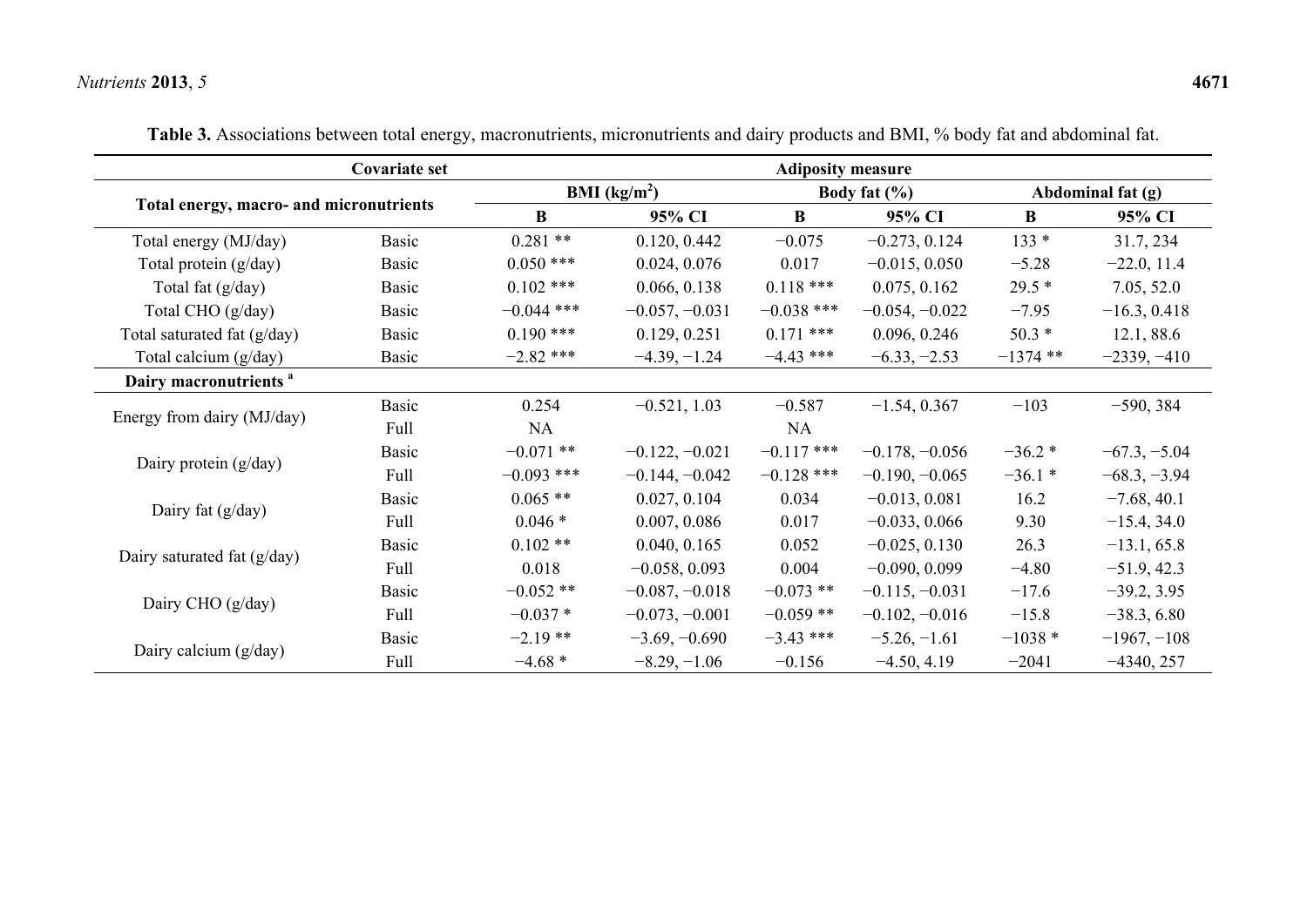Ice cream

|                                         |               |             | <b>Table 3.</b> Cont.    |                          |                  |                   |                |  |
|-----------------------------------------|---------------|-------------|--------------------------|--------------------------|------------------|-------------------|----------------|--|
|                                         | Covariate set |             |                          | <b>Adiposity measure</b> |                  |                   |                |  |
|                                         |               |             | BMI (kg/m <sup>2</sup> ) |                          | Body fat $(\% )$ | Abdominal fat (g) |                |  |
| Total energy, macro- and micronutrients |               | B           | 95% CI                   | B                        |                  | $\bf{B}$          | 95% CI         |  |
| Dairy products $(g/day)^b$              |               |             |                          |                          |                  |                   |                |  |
| Total dairy intake                      | <b>Basic</b>  | $-0.003*$   | $-0.005, 0.000$          | $-0.004*$                | $-0.007, -0.001$ | $-0.821$          | $-2.28, 0.640$ |  |
|                                         | Full          | <b>NA</b>   |                          | <b>NA</b>                |                  | <b>NA</b>         |                |  |
| Full fat milk                           | <b>Basic</b>  | 0.003       | $-0.001, 0.006$          | $0.007**$                | 0.003, 0.011     | 1.93              | $-0.051, 3.92$ |  |
|                                         | Full          | 0.000       | $-0.004, 0.003$          | 0.004                    | 0.000, 0.009     | 1.23              | $-1.12, 3.58$  |  |
| Reduced fat milk                        | <b>Basic</b>  | $-0.003$ ** | $-0.005, -0.001$         | $-0.004$ **              | $-0.006, -0.001$ | $-0.958$          | $-2.25, 0.337$ |  |
|                                         | Full          | $-0.003*$   | $-0.005, 0.000$          | $-0.002$                 | $-0.005, 0.001$  | $-0.531$          | $-2.05, 0.991$ |  |
| Total milk                              | <b>Basic</b>  | $-0.002$    | $-0.005, 0.000$          | $-0.002$                 | $-0.005, 0.001$  | $-0.260$          | $-1.82, 1.30$  |  |
|                                         | Full          | $-0.001$    | $-0.004, 0.001$          | $-0.002$                 | $-0.005, 0.001$  | 0.145             | $-1.39, 1.68$  |  |
|                                         | <b>Basic</b>  | 0.000       | $-0.034, 0.034$          | $-0.028$                 | $-0.070, 0.014$  | $-20.5$           | $-41.4, 0.512$ |  |
| Cheese <sup>c</sup>                     | Full          | $-0.002$    | $-0.036, 0.032$          | $-0.020$                 | $-0.061, 0.021$  | $-17.9$           | $-38.8, 2.96$  |  |
|                                         | <b>Basic</b>  | $0.075$ *** | 0.037, 0.114             | 0.026                    | $-0.022, 0.074$  | 13.9              | $-10.5, 38.3$  |  |
| Dairy spreads <sup>d</sup>              | Full          | $0.068**$   | 0.029, 0.107             | 0.007                    | $-0.040, 0.054$  | 8.90              | $-15.0, 32.8$  |  |

**Table 3.** *Cont*.

BMI, body mass index; CHO, carbohydrate; Basic model adjusted for age and gender, total energy intake; <sup>a</sup> Full model: adjusted for age, gender, total intake of relevant macronutrient; <sup>b</sup> Full model: adjusted for age, gender, total energy intake, remaining dairy products (g/day); <sup>c</sup> Includes hard, firm, soft, cream, ricotta, cottage and low-fat cheeses; <sup>d</sup> Includes butter and butter blends; Values are B values (unstandardised regression coefficient); \*  $p < 0.05$ ; \*\*  $p < 0.01$ ; \*\*\*  $p < 0.001$  (linear regression).

Yoghurt Basic −0.005 −0.012, 0.001 −0.016 \*\*\* <sup>−</sup>0.023, −0.008 <sup>−</sup>5.18 \* −9.08, −1.29 Full −0.044 −0.010, 0.003 −0.014 \*\*\* <sup>−</sup>0.022, −0.007 <sup>−</sup>4.34 \* −8.28, −0.408

Basic −0.012 −.034, 0.009 −0.005 −0.032, 0.022 −1.56 −15.27, 12.15 Full  $-0.011$   $-0.033, 0.011$   $-0.004$   $-0.030, 0.022$   $-1.38$   $-14.6, 11.9$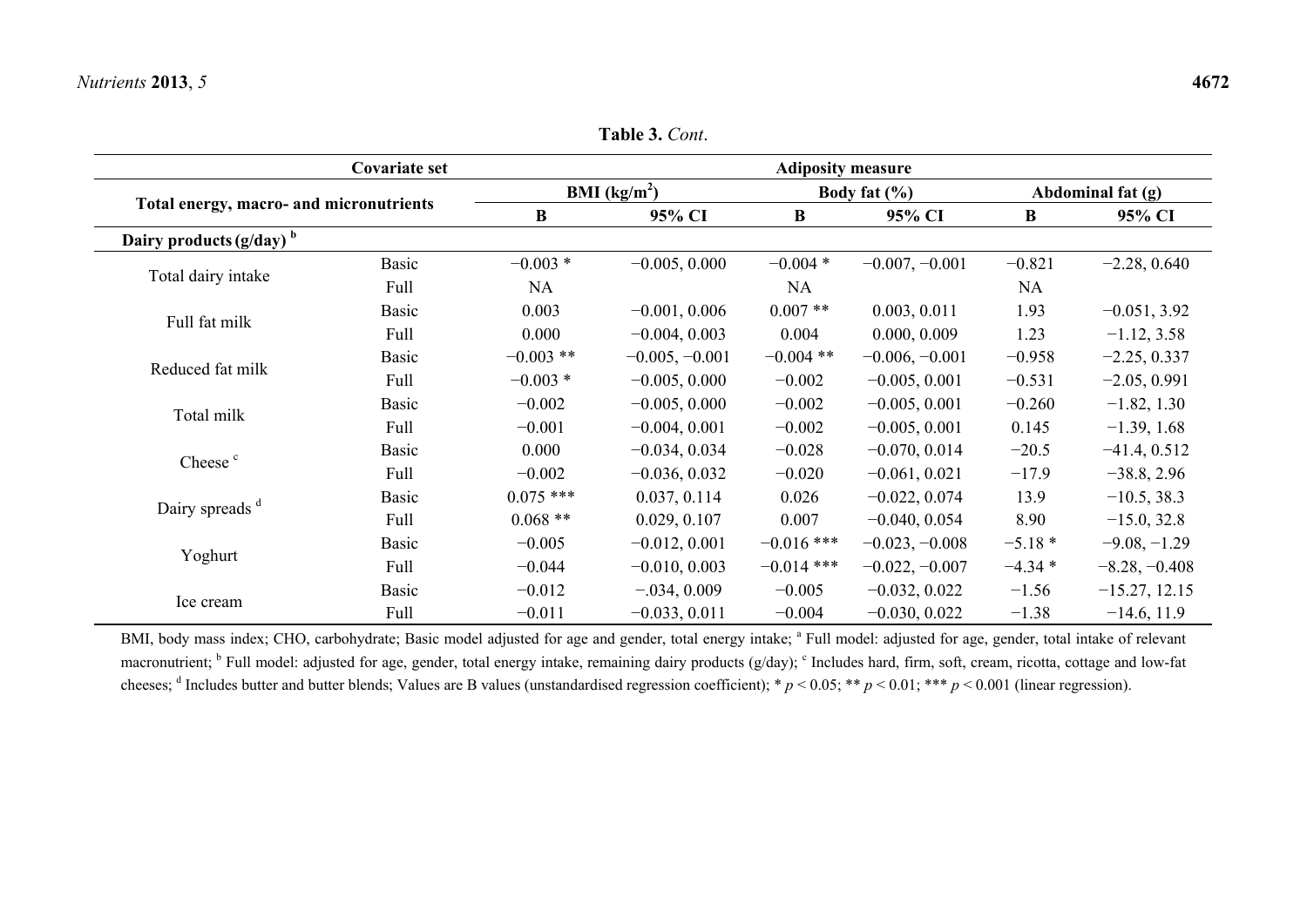### *Nutrients* **2013**, *5* **4673**

**Table 4.** Associations between total energy, macronutrients, micronutrients and dairy products and waist circumference (WC) and hip circumference (HC).

|                                         | <b>Covariate set</b> | <b>Adiposity measure</b> |                  |             |                  |
|-----------------------------------------|----------------------|--------------------------|------------------|-------------|------------------|
|                                         |                      | $WC$ (cm)                |                  | $HC$ (cm)   |                  |
| Total energy, macro- and micronutrients |                      | B                        | 95% CI           | $\bf{B}$    | 95% CI           |
| Total energy (MJ/day)                   | <b>Basic</b>         | $1.00**$                 | 0.425, 1.58      | 0.774       | $-0.134, 1.68$   |
| Total protein (g/day)                   | <b>Basic</b>         | 0.092                    | $-0.002, 0.187$  | 0.094       | $-0.056, 243$    |
| Total fat $(g/day)$                     | <b>Basic</b>         | $0.364$ ***              | 0.237, 0.491     | $0.470***$  | 0.665            |
| Total CHO (g/day)                       | <b>Basic</b>         | $-0.128$ ***             | $-0.175, -0.081$ | $-0.178***$ | $-0.249, -0.107$ |
| Total saturated fat (g/day)             | Basic                | $0.597$ ***              | 0.380, 0.814     | $0.703***$  | 0.367, 1.04      |
| Total calcium (g/day)                   | <b>Basic</b>         | $-12.0$ ***              | $-17.6, -6.47$   | $-13.8**$   | $-22.5, -5.08$   |
| Dairy macronutrients <sup>a</sup>       |                      |                          |                  |             |                  |
|                                         | <b>Basic</b>         | $-0.486$                 | $-0.326, 2.29$   | $-0.552$    | $-4.93, 3.83$    |
| Energy from dairy (MJ/day)              | Full                 | NA                       |                  | NA          |                  |
|                                         | <b>Basic</b>         | $-0.322$ ***             | $-0.501, -0.143$ | $-0.343*$   | $-0.624, -0.062$ |
| Dairy protein $(g/day)$                 | Full                 | $-0.372$ ***             | $-0.552, -0.191$ | $-0.393$ ** | $-0.677, 0.109$  |
|                                         | <b>Basic</b>         | $0.175*$                 | 0.039, 0.311     | $0.219*$    | 0.005, 0.433     |
| Dairy fat $(g/day)$                     | Full                 | 0.101                    | $-0.040, 0.242$  | 0.135       | $-0.085, 0.356$  |
|                                         | <b>Basic</b>         | $0.268*$                 | 0.043, 0.492     | 0.332       | $-0.021, 0.685$  |
| Dairy saturated fat (g/day)             | Full                 | $-0.041$                 | $-0.310, 0.227$  | 0.034       | $-0.388, 0.456$  |
|                                         | <b>Basic</b>         | $-0.206$ **              | $-0.329, -0.084$ | $-0.244*$   | $-0.436, -0.052$ |
| Dairy CHO $(g/day)$                     | Full                 | $-0.166*$                | $-0.294, -0.038$ | $-0.182$    | $-0.382, 0.018$  |
|                                         | <b>Basic</b>         | $-9.64$ ***              | $-15.0, -4.31$   | $-10.3*$    | $-18.7, -1.95$   |
| Dairy calcium (g/day)                   | Full                 | $-18.8$ **               | $-31.7, -5.85$   | $-12.4$     | $-32.7, 7.96$    |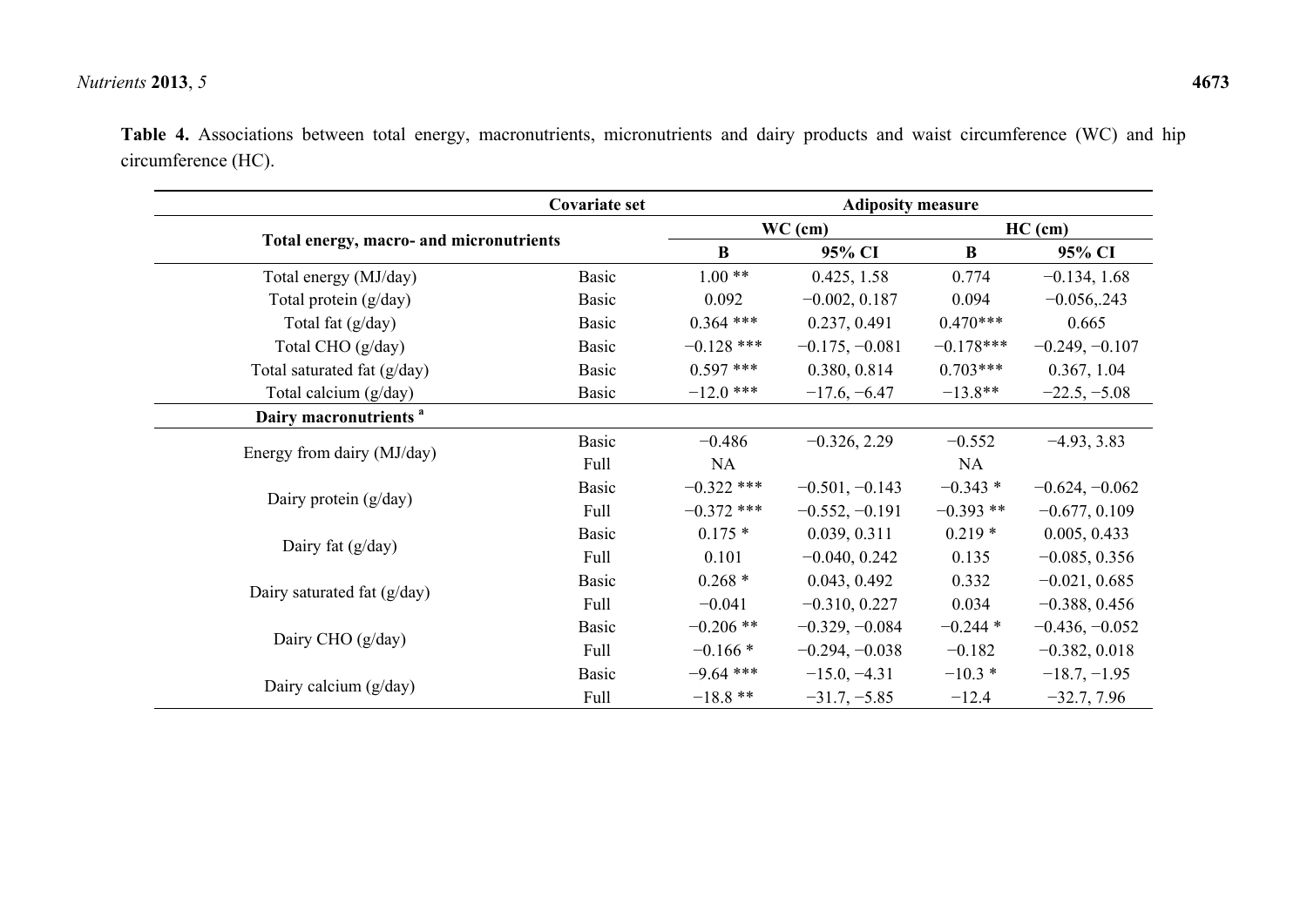|                                         | <b>Covariate set</b> |             | <b>Adiposity measure</b> |            |                  |  |
|-----------------------------------------|----------------------|-------------|--------------------------|------------|------------------|--|
|                                         |                      |             | $WC$ (cm)                | $HC$ (cm)  |                  |  |
| Total energy, macro- and micronutrients |                      | $\bf{B}$    | 95% CI                   | B          | 95% CI           |  |
| Dairy products $(g/day)^b$              |                      |             |                          |            |                  |  |
|                                         | <b>Basic</b>         | $-0.011$ ** | $-0.019, -0.003$         | $-0.010$   | $-0.023, 0.003$  |  |
| Total dairy intake                      | Full                 | <b>NA</b>   |                          | <b>NA</b>  |                  |  |
|                                         | <b>Basic</b>         | $0.018**$   | 0.007, 0.029             | $0.026$ ** | 0.009, 0.044     |  |
| Full fat milk                           | Full                 | 0.008       | $-0.006, 0.021$          | 0.017      | $-0.004, 0.038$  |  |
|                                         | <b>Basic</b>         | $-0.012**$  | $-0.020, -0.005$         | $-0.014*$  | $-0.026, -0.002$ |  |
| Reduced fat milk                        | Full                 | $-0.009*$   | $-0.018, 0.000$          | $-0.007$   | $-0.021, 0.006$  |  |
|                                         | <b>Basic</b>         | $-0.008$    | $-0.017, 0.001$          | $-0.005$   | $-0.019, 0.009$  |  |
| Total milk                              | Full                 | $-0.049$    | $-0.013, 0.004$          | $-0.002$   | $-0.016, 0.011$  |  |
|                                         | <b>Basic</b>         | $-0.088$    | $-0.209, 0.033$          | $-0.095$   | $-0.286, 0.096$  |  |
| Cheese <sup>c</sup>                     | Full                 | $-0.082$    | $-0.202, 0.039$          | $-0.083$   | $-0.268, 0.103$  |  |
|                                         | <b>Basic</b>         | $0.180*$    | 0.042, 0.319             | 0.215      | $-0.003, 0.432$  |  |
| Dairy spreads <sup>d</sup>              | Full                 | 0.136       | $-0.001, 0.274$          | 0.155      | $-0.058, 0.367$  |  |
|                                         | <b>Basic</b>         | $-0.034$ ** | $-0.057, -0.012$         | $-0.043*$  | $-0.078, -0.007$ |  |
| Yoghurt                                 | Full                 | $-0.028*$   | $-0.051, -0.006$         | $-0.036*$  | $-0.071, -0.001$ |  |
|                                         | <b>Basic</b>         | $-0.035$    | $-0.114, 0.043$          | $-0.113$   | $-0.235, 0.009$  |  |
| Ice cream                               | Full                 | $-0.031$    | $-0.107, 0.045$          | $-0.105$   | $-0.223, 0.013$  |  |

**Table 4.** *Cont*.

BMI, body mass index; CHO, carbohydrate; Basic model adjusted for age and gender, total energy intake; <sup>a</sup> Full model: adjusted for age, gender, total intake of relevant macronutrient; <sup>b</sup> Full model: adjusted for age, gender, total energy intake, remaining dairy products (g/day); <sup>c</sup> Includes hard, firm, soft, cream, ricotta, cottage and low-fat cheeses; <sup>d</sup> Includes butter and butter blends; Values are B values (unstandardised regression coefficient); \*  $p < 0.05$ ; \*\*  $p < 0.01$ ; \*\*\*  $p < 0.001$  (linear regression).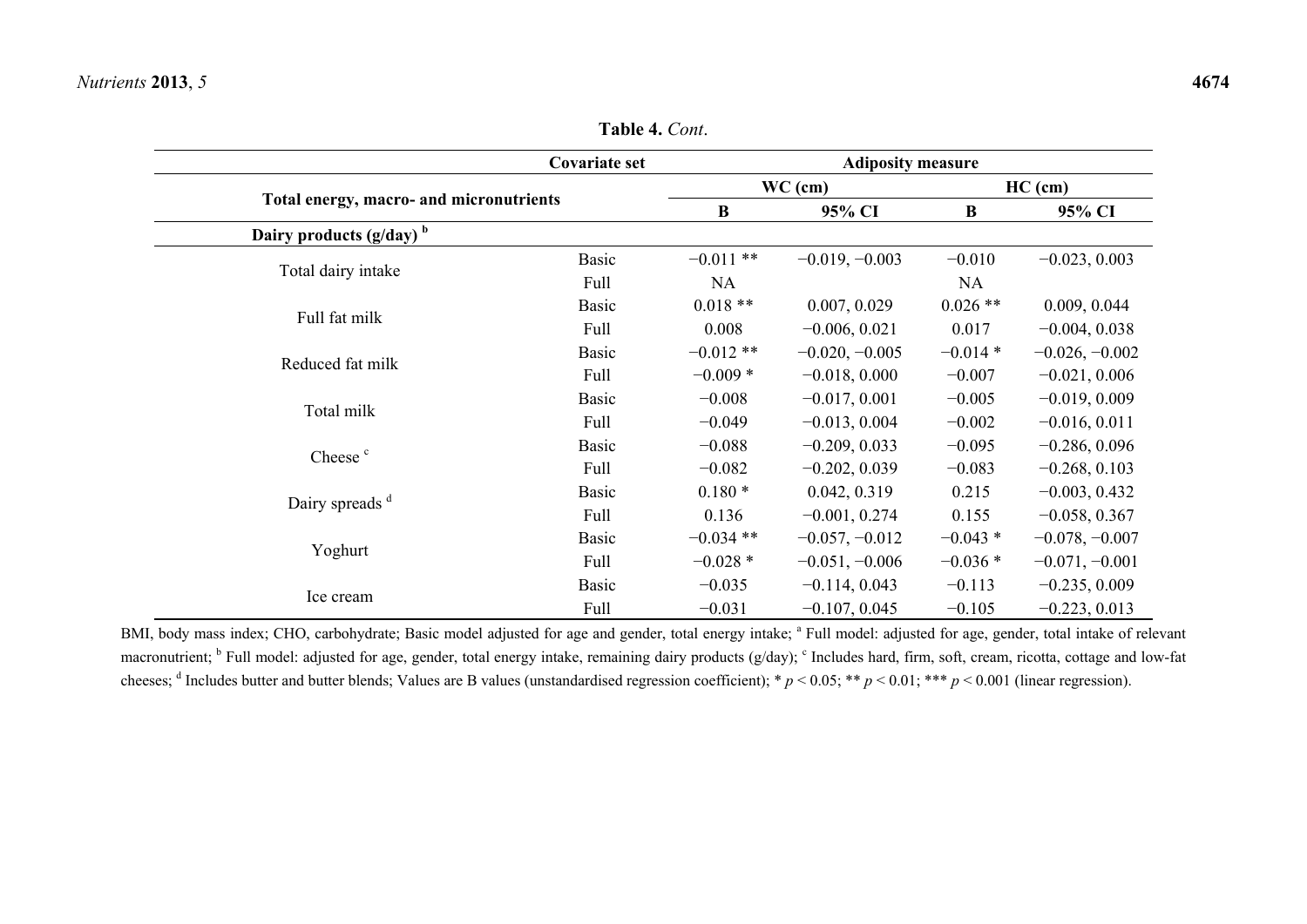#### *3.3. Dietary Intake and Adiposity Measures*

#### 3.3.1. Macronutrients and Adiposity

Total energy intake was positively associated with BMI, abdominal fat and WC, when controlling for age and gender (Tables 3 and 4). With adjustment for age, gender, and total energy intake, total dietary protein intake (g/day) was positively associated with BMI. Total fat and saturated fat intakes from all dietary sources were associated with all adiposity measures (all  $p < 0.05$ ). Carbohydrate intake was inversely associated with BMI, % body fat, WC and HC (all  $p < 0.001$ ). Total dietary calcium was also inversely associated with all measures of adiposity (all  $p < 0.01$ ).

#### 3.3.2. Dairy Macronutrients and Adiposity

Dairy protein (g/day) was inversely associated with all measures of adiposity (all  $p < 0.05$ ), controlling for age, gender, total energy intake, and total protein intake. Dairy-derived calcium was similarly associated with all measures in the basic model; significant associations remained with BMI and WC when adjusted for total calcium intake (both  $p < 0.05$ ). Dairy fat and saturated fat were both positively associated with BMI and WC (*p* < 0.05, basic models). Dairy carbohydrate was inversely associated with BMI, % body fat and WC ( $p < 0.05$ ) with control for total carbohydrate intake.

#### 3.3.3. Dairy Foods and Adiposity

Total dairy food intake (g/day) was inversely associated with BMI, % body fat and WC (all  $p < 0.05$ ), with adjustment for age, gender and total energy intake. Analyses of individual dairy foods showed that consumption of full fat milk was positively associated with % body fat, WC and HC (all  $p \le 0.001$ , basic model only). Reduced fat milk intake was associated with lower BMI, % body fat, WC and HC (all  $p < 0.05$ ). With the added control for intake of other dairy foods, reduced fat milk remained significantly associated with both BMI and WC (both  $p < 0.05$ ). Yoghurt consumption was inversely associated with % body fat, abdominal fat, WC and HC, and these remained with full adjustment for intakes of other dairy products (all  $p < 0.05$ ). Spreads (butter and butter blends) were positively associated with BMI, and WC (basic model,  $p < 0.05$ ). There was no relationship between cheese or ice-cream consumption and adiposity.

#### 3.3.4. Additional Dairy and Adiposity Analyses

To further explore the relationships between intakes of dairy protein, dairy calcium, and dairy food intake, additional multivariate analyses were conducted. Dairy protein remained significantly and inversely associated with % body fat ( $p < 0.001$ ), abdominal fat ( $p = 0.001$ ), WC ( $p = 0.003$ ), and HC  $(p = 0.007)$ , with control for age, gender, total energy intake, and total dairy food intake. Dairy calcium remained significantly and inversely associated with BMI ( $p < 0.05$ ), % body fat ( $p < 0.001$ ), abdominal fat ( $p < 0.001$ ), WC ( $p = 0.001$ ), and HC ( $p = 0.003$ ), with control for age, gender, total energy intake, and total dairy food intake (data not shown).

Yoghurt intake and total dairy food intake remained inversely associated with % body fat (both  $p < 0.05$ ), with addition of dairy protein and dairy calcium to the model. Reduced fat milk was no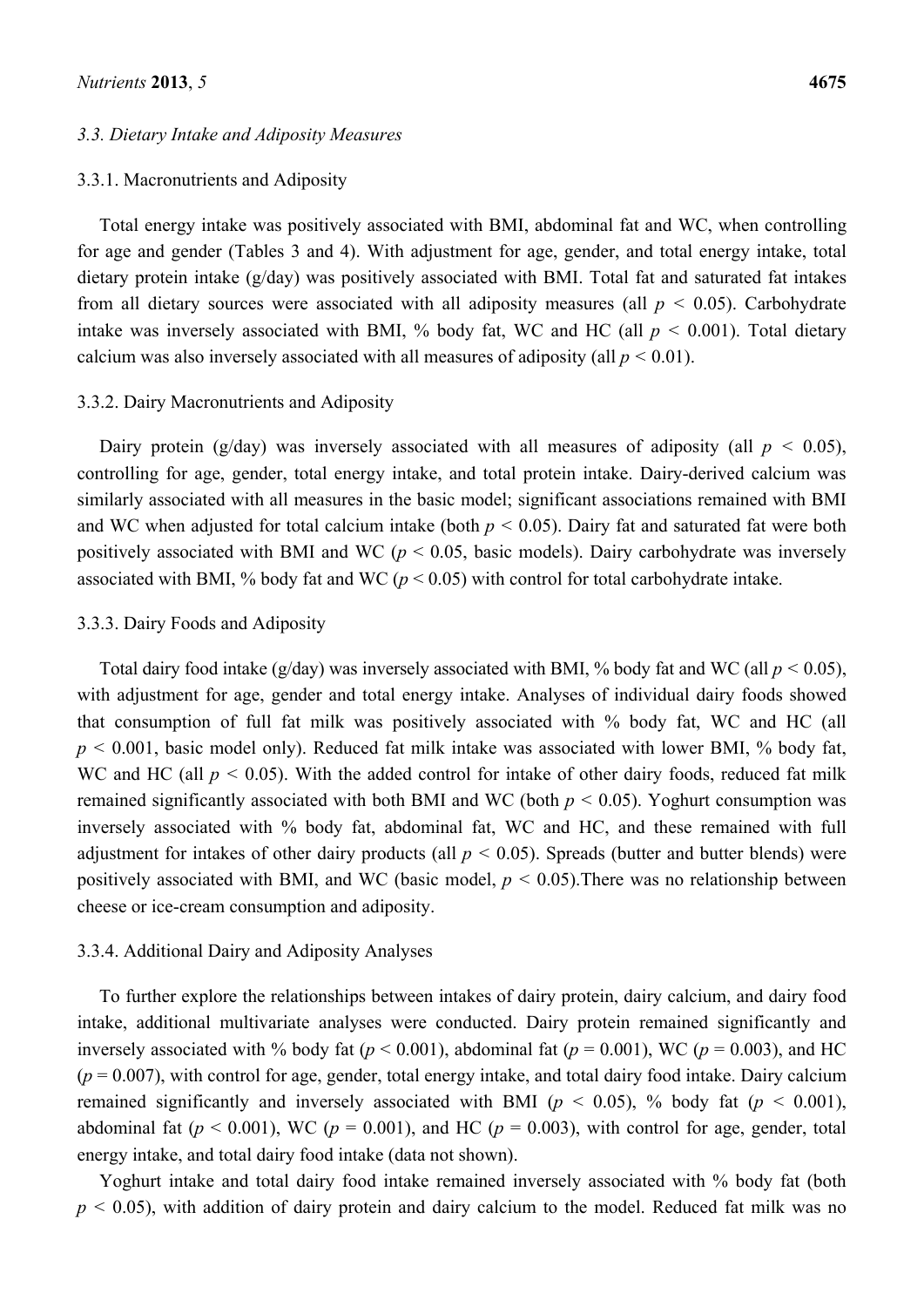longer significantly associated with BMI or WC with the addition of dairy protein and dairy calcium (data not shown).

#### **4. Discussion**

In this cross-sectional study of overweight/obese Australian adults, dairy protein, dairy calcium, total dairy food intake, and a number of individual dairy foods (namely yoghurt and reduced fat milk) were inversely associated with a number of adiposity measures. Relationships between dairy protein and % body fat, abdominal fat, and WC remained with full adjustment for total energy intake and total dairy food intake. Yoghurt intake and total dairy food intake remained inversely associated with % body fat (both  $p \le 0.05$ ), with addition of dairy protein and dairy calcium to the model. These findings are consistent with our hypothesis that higher intakes of dairy foods, as well as dairy protein and calcium would be associated with lower levels of adiposity.

Our study sample were consuming more dairy products than in Australia's National Nutrition Survey [1], in which men and women aged 19 years and over consumed 322 g and 258 g of milk products and other dairy foods per day, respectively. Interestingly, the average consumption in our population was still less than the recommended dietary intake (RDI) for dairy products (2–3 servings per day; serving sizes milk 250 mL, yoghurt 200 g, cheese 40 g, custard 250 mL) in Australia [37].

The novel aspect of our study is that we explored relationships between intakes of specific dairy food components and direct markers of adiposity as measured by DEXA. Other studies have used indirect markers of adiposity such as BMI and have not necessarily focused on consumption of dairy foods but on nutrients such as calcium. Data from the present study is in agreement with a number of other observational and dietary intervention studies which have shown beneficial effects of dairy product consumption on body composition or inverse associations with dairy product consumption and body composition [8,11]. For example, in the Coronary Artery Risk Development in Young Adults (CARDIA) study a higher dairy food intake (consumed dairy foods  $\geq$ 35 times per week) was associated with lower levels of obesity (BMI) in individuals who were overweight at baseline compared with lower daily intakes of dairy products. This relationship did not exist in individuals who had a BMI of  $\leq$ 25 kg/m<sup>2</sup> at baseline [38]. In the present study we showed dairy protein, dairy calcium, and reduced fat milk were associated with lower BMI. Moreover, in a weight loss/weight maintenance study by Champagne *et al*. [39], increasing low fat dairy food intake was associated with significant weight loss during the weight maintenance phase (−0.17 kg per 6 months per 1-serving increase). However, Chen and colleagues [40] conducted a meta-analysis of the effects of dairy food intake on body weight and body fat in 29 studies with  $n = 2101$  participants and showed that dairy food consumption did not lead to a significant reduction in weight. However, where diets were energy restricted, or in studies of less than 1 year duration, dairy food consumption reduced body weight. Studies that were of *ad libitum* design or of greater than 1 year duration did not result in reduced body weight following dairy food consumption. Interestingly our data showed total dairy intake, yoghurt, and dairy protein were inversely associated with % body fat, and yoghurt and dairy protein were inversely associated with abdominal fat. Furthermore a study by Rajpathak *et al*. [9,41] in a 12 year follow up from the US Health Professional's Study examining relationships between dairy food and calcium intake and weight status showed in men who increased their dairy food intake the most,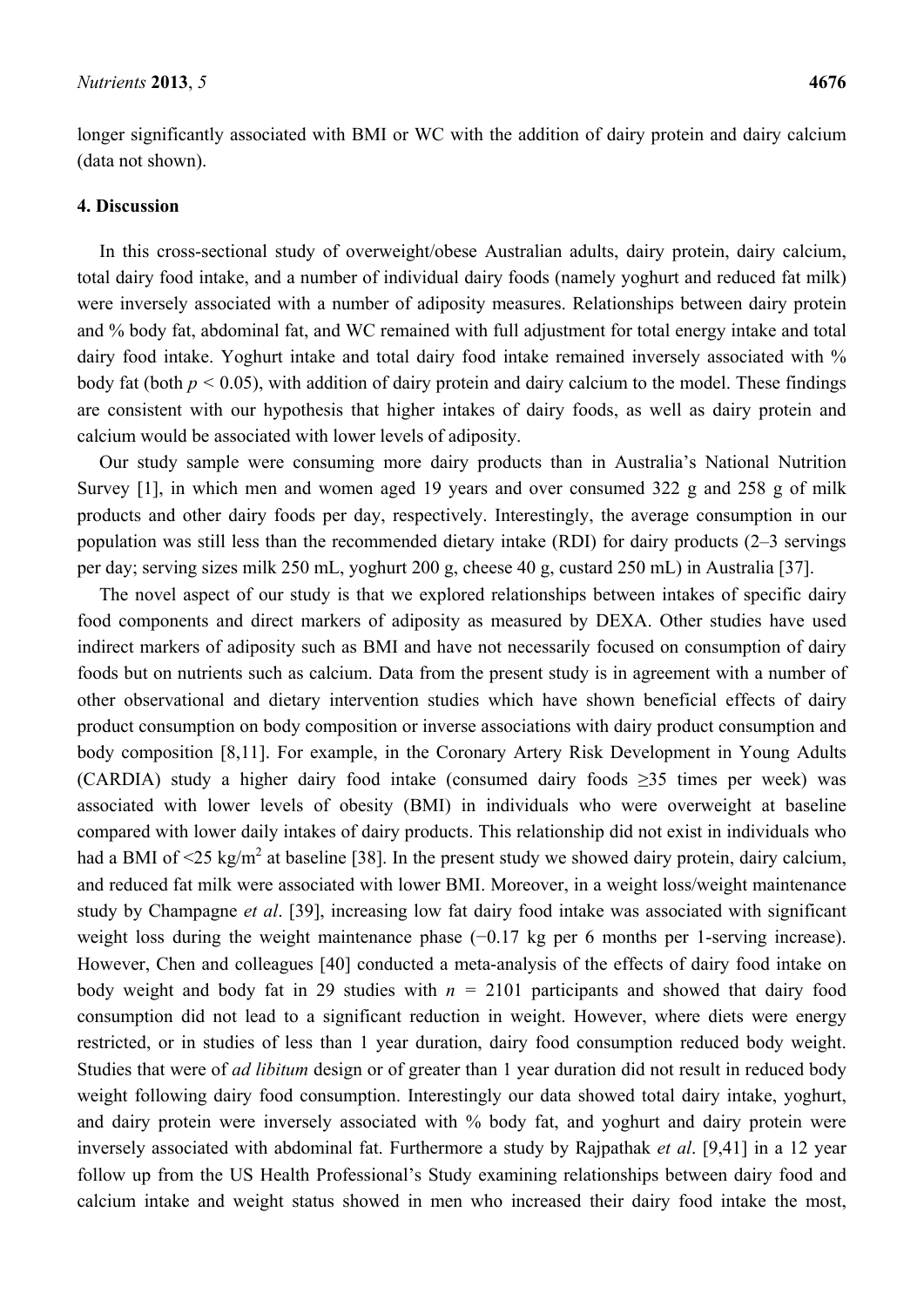compared with men who decreased their dairy food intake the most, a small increase in weight (3.1 compared with 2.6 kg;  $p$  for trend = 0.001). The authors state that the association was primarily due to an increase in high-fat dairy food intake as low-fat dairy food consumption was not significantly associated with weight change. Interestingly the authors found no association with calcium intake and weight change, which does not support current evidence that calcium from dairy food is thought to be the responsible component for the benefits with reduced adiposity however this is controversial.

In the present study we showed negative associations between calcium intake and measures of adiposity which further supports previous research showing benefits of calcium supplementation on body weight [41]. Previous research has shown that calcium may increase faecal excretion of fatty acids, including saturated fat and bile acids, minimising effects on serum cholesterol and increasing energy loss which may impact on measures of adiposity [42,43] and also influence energy partitioning through lipogenesis and lipolysis. In a study by Zemel and colleagues [44] where participants were randomised to either a low dairy food diet (<1 serving dairy products/day) or a recommended dairy food diet (>3 servings dairy products/day) subsequent to weight loss, those on the latter diet exhibited evidence of greater fat oxidation and were able to consume more energy without greater weight gain than the low dairy group. Similarly, in another study by Zemel *et al*. [45] demonstrated a 9% loss of body weight following a high calcium diet and an 11% loss of body weight on a high dairy food diet following a 6 month energy restricted diet. Despite the energy restriction, there was a greater fat loss from the trunk region on the high dairy food calcium diet, supporting the role of intracellular calcium and energy partitioning. In contrast a study by Bowen *et al*. [46] showed no difference in the amount of weight lost in an energy restricted high dairy protein diet (high calcium 2400 mg/day) *vs*. high meat protein (low calcium 500 mg/day) diet.

Besides calcium, dairy products contain a range of nutrients including proteins (whey and casein), branched chain amino acids and peptides. Data from our study showed an inverse relationship with dairy protein and all adiposity measures, with control for total dietary protein. These data support previous research which has indicated that dairy protein might be the component responsible for beneficial effects on body composition [16,47]. These potential effects may be related to influence on adipocyte lipid metabolism or more specifically due to increased diet induced thermogenesis and subsequently greater energy expenditure and less fat storage. Another potential mechanism related to dairy consumption and improved body composition may be around the current evidence supporting dairy protein consumption, and the role of dairy in satiety relating to weight loss and weight gain prevention [48,49]. Dairy foods are predominantly casein (80%) while whey makes up 20% which have different gastric emptying rates which subsequently impacts satiety. There in fact may be other effects of dairy protein on satiety hormones such as cholecystokinin and peptide YY and hunger stimulating hormone ghrelin however the evidence is less clear. These hormones were not measured in the present study. While growing evidence of the potential beneficial effects of dairy food consumption and obesity remains controversial, data from the current study suggest the consumption of dairy products and more specifically dairy protein and calcium derived from low fat dairy foods, such as milk and yoghurt, are beneficially associated with indices of body composition in an overweight/obese population. These findings support contemporary Australian public health dietary recommendations [37,50]. This is the first study that has examined this question within such a sample as prior studies have examined a wider cross section inclusive of individuals of normal BMI. Nevertheless, given that the present study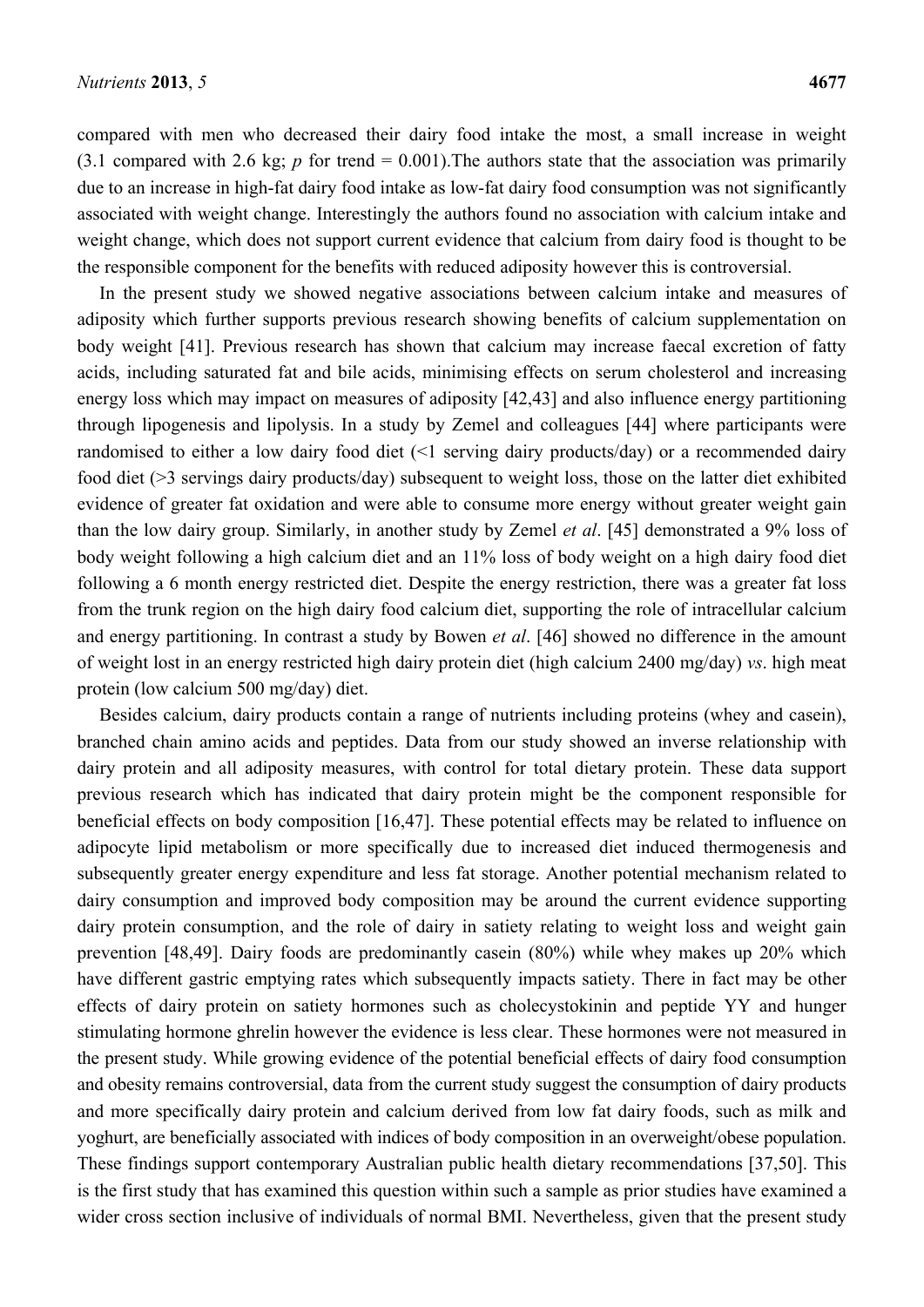was cross-sectional, we cannot allude to cause/effect and indeed clinical interventions have shown variable results in terms of *ad libitum* or energy restricted diets, duration and fat content of dairy foods. In presenting these data we recognise numerous limitations associated with not only cross-sectional studies, but the available published evidence relating to the quality of collected dietary information and choice of dietary tools, use of accurate biomarkers of dairy fat intake, nutrient composition of bovine milk, statistical adjustment of potential confounders and the fact that dairy foods are consumed as part of a diet and not in isolation. Given the complexity of studying nutrition, dairy food intake and obesity it is difficult to draw conclusions without conducting long term dietary intervention trials without energy restriction to investigate whether dairy foods exert beneficial effects on body composition. We also acknowledge the difficulty in drawing data together from different studies and two clinical trial centres and its representativeness of the general population.

#### **5. Conclusions and Implications**

These data provide additional evidence that dairy foods may not unfavourably influence body composition in an overweight/obese population. Albeit this was a cross-sectional study utilising data from two clinical trial centres, we recognise the limitations associated with the nature of this study, however these results, together with data from intervention studies and epidemiological studies, should be considered when evaluating the evidence in preparation of evidence statements and dietary guidelines. Future studies should focus on collected detailed information on a variety of dairy foods to include total amount as well as fat content, in addition to collecting information on markers of adiposity and potential confounding factors.

#### **Acknowledgments**

This study was funded by a grant from the Geoffrey Gardiner Dairy Foundation. The authors thank Professor Graham Giles of the Cancer Epidemiology Centre of The Cancer Council Victoria, for permission to use the Dietary Questionnaire for Epidemiological Studies (Version 2), Melbourne: The Cancer Council Victoria, 1996. We also thank Jovana Ohis and Maree Brinkman from the Cancer Council of Victoria for assisting with the food frequency questionnaire analysis and Professor Adrian Esterman for assistance with statistical analyses. KJM initiated the study, KJM, PRCH, JDB and AMC designed the study. TLP, CM, AAT, NMB, MN collected data. KJM, and KAD performed data screening, analysis and statistical analyses and KJM prepared the drafts of the manuscript. GEC performed statistical analyses. All authors provided comments on the manuscript. None of the authors had any personal or financial conflicts of interest. At time research was conducted KJM was a NHMRC Industry Research Fellow (399396).

#### **Conflicts of Interest**

The authors declare no conflict of interest.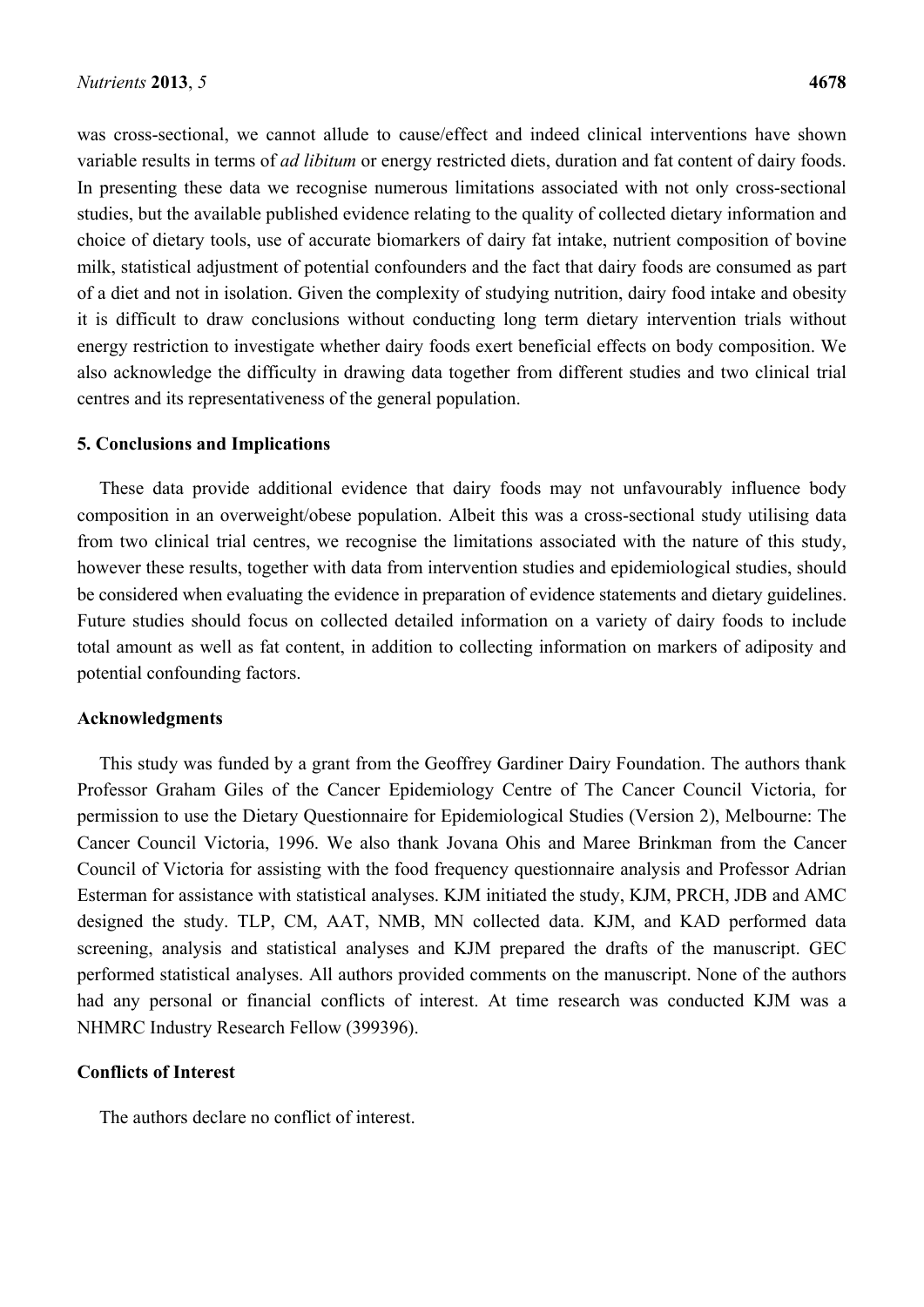### **References**

- 1. McLennan, W.; Podger, A. *National Nutrition Survey 1995*; Australian Bureau of Statistics: Canberra, Australia, 1999.
- 2. Elwood, P.C.; Pickering, J.E.; Givens, D.I.; Gallacher, J.E. The consumption of milk and dairy foods and the incidence of vascular disease and diabetes: An overview of the evidence. *Lipids*  **2010**, *45*, 925–939.
- 3. Goldbohm, R.A.; Chorus, A.M.; Galindo Garre, F.; Schouten, L.J.; van den Brandt, P.A. Dairy consumption and 10-y total and cardiovascular mortality: A prospective cohort study in the Netherlands. *Am*. *J*. *Clin*. *Nutr*. **2011**, *93*, 615–627.
- 4. 2007 Australian National Children's Nutrition and Physical Activity Survey. Available online: http://www.health.gov.au/internet/main/publishing.nsf/Content/phd-nutrition-childrens-surveykeyfindings (accessed on 2 May 2012).
- 5. Huth, P.J.; Park, K.M. Influence of dairy product and milk fat consumption on cardiovascular disease risk: A review of the evidence. *Adv*. *Nutr*. **2012**, *3*, 266–285.
- 6. Azadbakht, L.; Mirmiran, P.; Esmaillzadeh, A.; Azizi, F. Dairy consumption is inversely associated with the prevalence of the metabolic syndrome in Tehranian adults. *Am*. *J*. *Clin*. *Nutr*. **2005**, *82*, 523–530.
- 7. Mozaffarian, D.; Hao, T.; Rimm, E.B.; Willett, W.C.; Hu, F.B. Changes in diet and lifestyle and long-term weight gain in women and men. *N*. *Engl*. *J*. *Med*. **2011**, *364*, 2392–2404.
- 8. Pfeuffer, M.; Schrezenmeir, J. Milk and the metabolic syndrome. *Obes*. *Rev*. **2007**, *8*, 109–118.
- 9. Rajpathak, S.N.; Rimm, E.B.; Rosner, B.; Willett, W.C.; Hu, F.B. Calcium and dairy intakes in relation to long-term weight gain in US men. *Am*. *J*. *Clin*. *Nutr*. **2006**, *83*, 559–566.
- 10. Sjogren, P.; Rosell, M.; Skoglund-Andersson, C.; Zdravkovic, S.; Vessby, B.; de Faire, U.; Hamsten, A.; Hellenius, M.L.; Fisher, R.M. Milk-derived fatty acids are associated with a more favorable LDL particle size distribution in healthy men. *J*. *Nutr*. **2004**, *134*, 1729–1735.
- 11. Kratz, M.; Baars, T.; Guyenet, S. The relationship between high-fat dairy consumption and obesity, cardiovascular, and metabolic disease. *Eur*. *J*. *Nutr*. **2013**, *5*, 1–24.
- 12. Abargouei, A.S.; Janghorbani, M.; Salehi-Marzijarani, M.; Esmaillzadeh, A. Effect of dairy consumption on weight and body composition in adults: a systematic review and meta-analysis of randomized controlled clinical trials. *Int*. *J*. *Obes*. *(Lond*.*)* **2012**, *36*, 1485–1493.
- 13. Samara, A.; Herbeth, B.; Ndiaye, N.C.; Fumeron, F.; Billod, S.; Siest, G.; Visvikis-Siest, S. Dairy product consumption, calcium intakes, and metabolic syndrome-related factors over 5 years in the STANISLAS study. *Nutrition* **2013**, *29*, 519–524.
- 14. Sun, X.; Zemel, M.B. Calcium and dairy products inhibit weight and fat regain during ad libitum consumption following energy restriction in Ap2-agouti transgenic mice. *J*. *Nutr*. **2004**, *134*, 3054–3060.
- 15. Dunshea, F.R.O.E.; Ferrari, J.M.; Gill, H.S. Dairy proteins and the regulation of satiety and obesity. *Aust*. *J*. *Exp*. *Agric*. **2007**, *47*, 1–8.
- 16. Hall, W.L.; Millward, D.J.; Long, S.J.; Morgan, L.M. Casein and whey exert different effects on plasma amino acid profiles, gastrointestinal hormone secretion and appetite. *Br*. *J*. *Nutr*. **2003**, *89*, 239–248.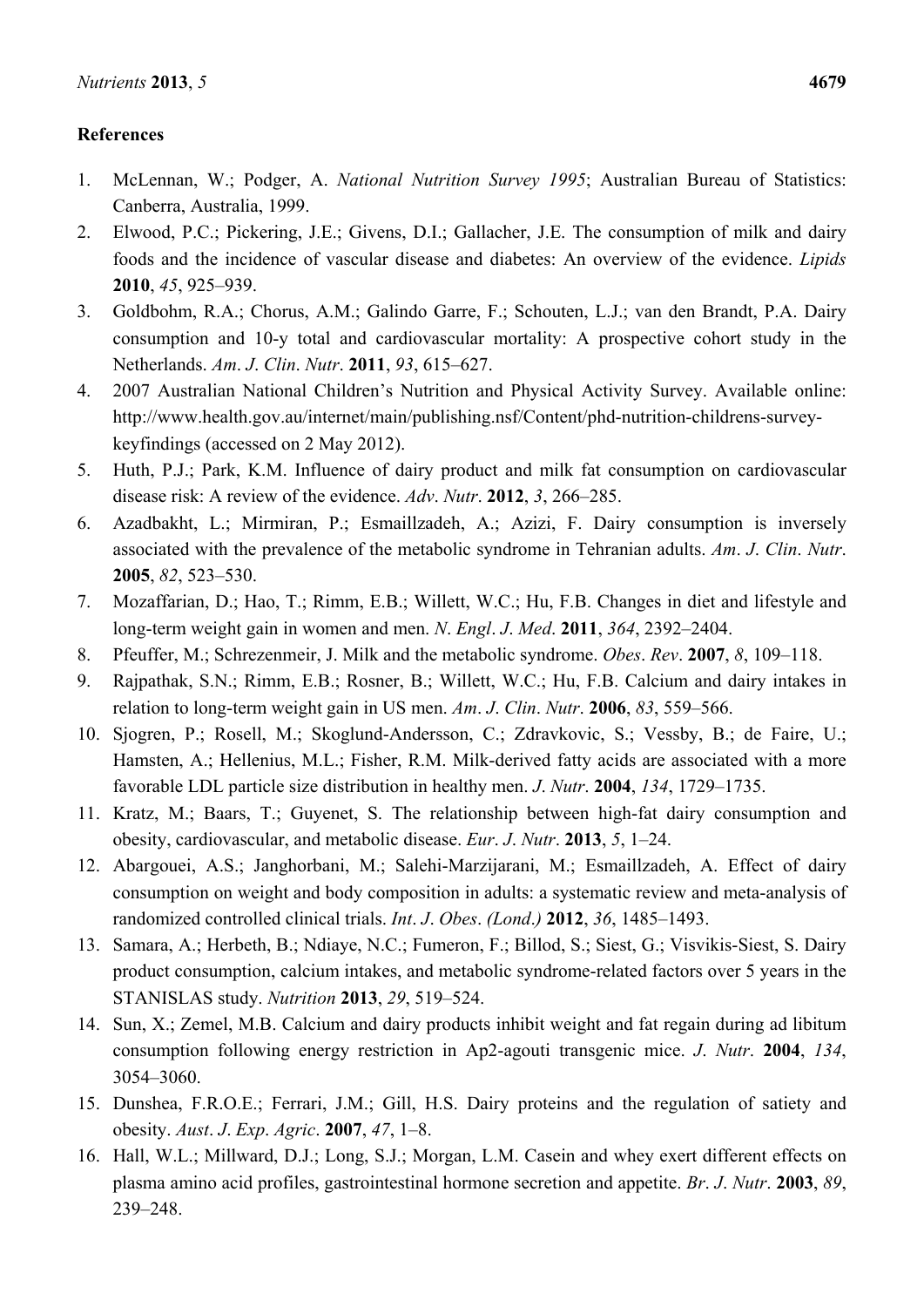- 17. Close, R.N.; Schoeller, D.A.; Watras, A.C.; Nora, E.H. Conjugated linoleic acid supplementation alters the 6-mo change in fat oxidation during sleep. *Am*. *J*. *Clin*. *Nutr*. **2007**, *86*, 797–804.
- 18. Kamphuis, M.M.; Lejeune, M.P.; Saris, W.H.; Westerterp-Plantenga, M.S. Effect of conjugated linoleic acid supplementation after weight loss on appetite and food intake in overweight subjects. *Eur*. *J*. *Clin*. *Nutr*. **2003**, *57*, 1268–1274.
- 19. Malpuech-Brugere, C.; Verboeket-van de Venne, W.P.; Mensink, R.P.; Arnal, M.A.; Morio, B.; Brandolini, M.; Saebo, A.; Lassel, T.S.; Chardigny, J.M.; Sebedio, J.L.; *et al*. Effects of two conjugated linoleic Acid isomers on body fat mass in overweight humans. *Obes*. *Res*. **2004**, *12*, 591–598.
- 20. Medina, E.A.; Horn, W.F.; Keim, N.L.; Havel, P.J.; Benito, P.; Kelley, D.S.; Nelson, G.J.; Erickson, K.L. Conjugated linoleic acid supplementation in humans: Effects on circulating leptin concentrations and appetite. *Lipids* **2000**, *35*, 783–788.
- 21. Wanders, A.J.; Leder, L.; Banga, J.D.; Katan, M.B.; Brouwer, I.A. A high intake of conjugated linoleic acid does not affect liver and kidney function tests in healthy human subjects. *Food Chem*. *Toxicol*. *Int*. *J*. *Publ*. *Br*. *Ind*. *Biol*. *Res*. *Assoc*. **2010**, *48*, 587–590.
- 22. Zambell, K.L.; Keim, N.L.; Van Loan, M.D.; Gale, B.; Benito, P.; Kelley, D.S.; Nelson, G.J. Conjugated linoleic acid supplementation in humans: Effects on body composition and energy expenditure. *Lipids* **2000**, *35*, 777–782.
- 23. Benassi-Evans, B.; Clifton, P.M.; Noakes, M.; Keogh, J.B.; Fenech, M. High protein-high red meat *versus* high carbohydrate weight loss diets do not differ in effect on genome stability and cell death in lymphocytes of overweight men. *Mutagenesis* **2009**, *24*, 271–277.
- 24. Berry, N.M.; Davison, K.; Coates, A.M.; Buckley, J.D.; Howe, P.R. Impact of cocoa flavanol consumption on blood pressure responsiveness to exercise. *Br*. *J*. *Nutr*. **2010**, *103*, 1480–1484.
- 25. Cleanthous, X.; Noakes, M.; Brinkworth, G.D.; Keogh, J.B.; Williams, G.; Clifton, P.M. A pilot comprehensive lifestyle intervention program (CLIP)—Comparison with qualitative lifestyle advice and simvastatin on cardiovascular risk factors in overweight hypercholesterolaemic individuals.

*Nutr*. *Metab*. *Cardiovasc*. *Dis*. **2011**, *21*, 165–172.

- 26. Davison, K.; Berry, N.M.; Misan, G.; Coates, A.M.; Buckley, J.D.; Howe, P.R. Dose-related effects of flavanol-rich cocoa on blood pressure. *J*. *Hum*. *Hypertens*. **2010**, *24*, 568–576.
- 27. Keogh, J.B.; Brinkworth, G.D.; Noakes, M.; Belobrajdic, D.P.; Buckley, J.D.; Clifton, P.M. Effects of weight loss from a very-low-carbohydrate diet on endothelial function and markers of cardiovascular disease risk in subjects with abdominal obesity. *Am*. *J*. *Clin*. *Nutr*. **2008**, *87*, 567–576.
- 28. Milte, C.M.; Coates, A.M.; Buckley, J.D.; Hill, A.M.; Howe, P.R. Dose-dependent effects of docosahexaenoic acid-rich fish oil on erythrocyte docosahexaenoic acid and blood lipid levels. *Br*. *J*. *Nutr.* **2008**, *99*, 1083–1088.
- 29. Pearce, K.L.; Clifton, P.M.; Noakes, M. The Effects of Energy Restricted High Animal Protein, Moderate Carbohydrate Dietary Patterns on Blood Glucose and Lipid Profiles and Cognitive and Renal Function in Individuals with Type 2 Diabetes. In Proceedings of the World Congress on Controversies to Consensus in Diabetes, Obesity and Hypertension (CODHy), Barcelona, Spain, 30 October–2 November 2008.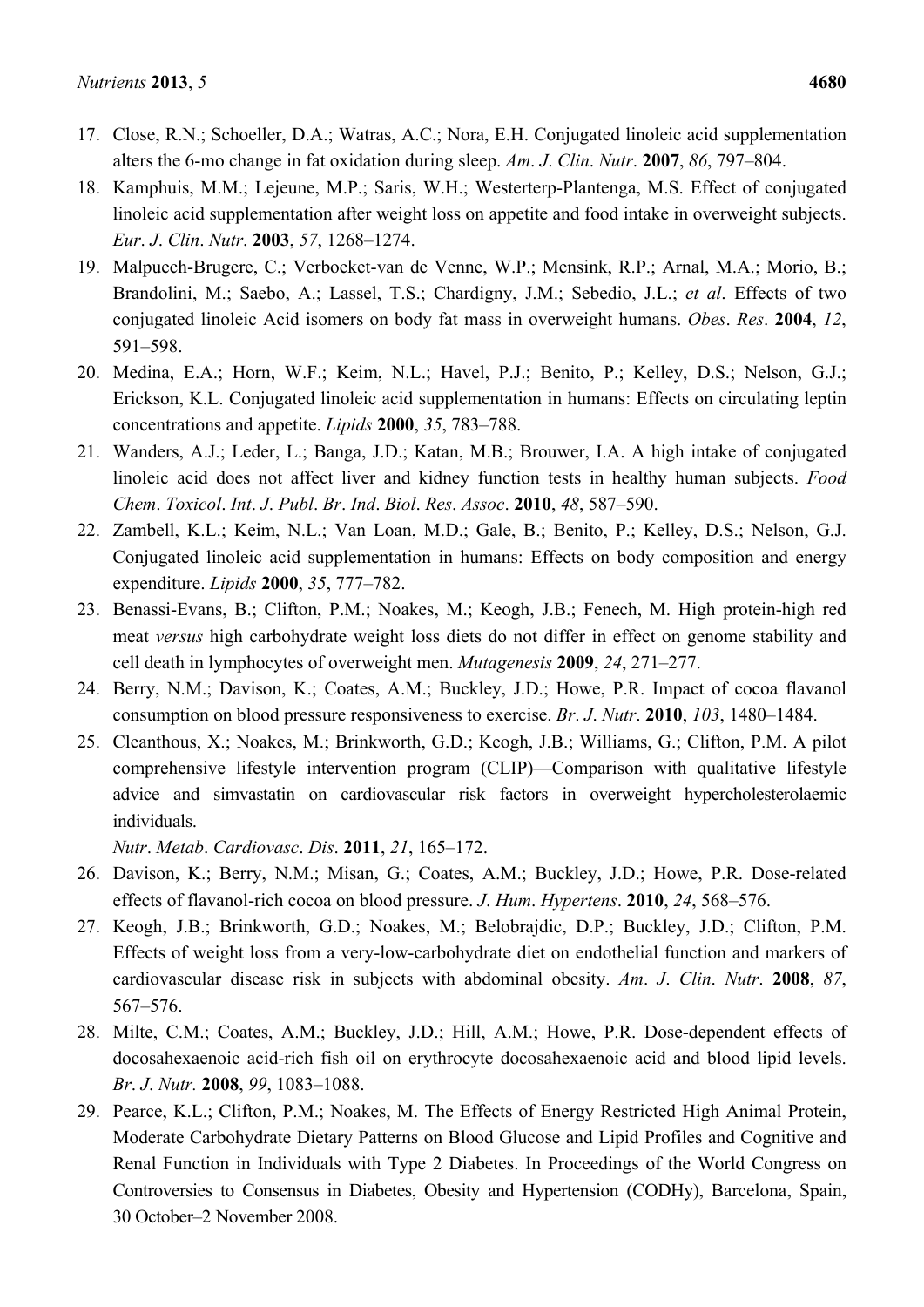- 30. Pettman, T.L.; Buckley, J.D.; Coates, A.M.; Misan, G.M.; Petkov, J.; Howe, P.R. Prevalence and interrelationships between cardio-metabolic risk factors in abdominally obese individuals. *Metab*. *Syndr*. *Relat*. *Disord*. **2009**, *7*, 31–36.
- 31. Pettman, T.L.; Misan, G.M.; Owen, K.; Warren, K.; Coates, A.M.; Buckley, J.D.; Howe, P.R. Self-management for obesity and cardio-metabolic fitness: Description and evaluation of the lifestyle modification program of a randomised controlled trial. *Int*. *J*. *Behav*. *Nutr*. *Phys*. *Act*. **2008**, *5*, 53.
- 32. Thorp, A.A.; Howe, P.R.; Mori, T.A.; Coates, A.M.; Buckley, J.D.; Hodgson, J.; Mansour, J.; Meyer, B.J. Soy food consumption does not lower LDL cholesterol in either equol or nonequol producers. *Am*. *J*. *Clin*. *Nutr*. **2008**, *88*, 298–304.
- 33. Giles, G.G.; Ireland, P.D. Dietary Questionnaire for epidemiological studies (version 2), melbourne. *Cancer Council Victor*. **1996**. Available online: http://www.cancervic.org.au/aboutour-research/epidemiology/nutritional\_assessment\_services (accessed on 10 November 2013).
- 34. Willet, W. *Nutritional Epidemiology*, 2nd ed.; Oxford University Press: New York, NY, USA, 1998.
- 35. Xinying, P.X.; Noakes, M.; Keogh, J. Can a food frequency questionnaire be used to capture dietary intake data in a 4 week clinical intervention trial? *Asia Pac*. *J*. *Clin*. *Nutr*. **2004**, *13*, 318–323.
- 36. Norton, K.; Olds, T. *Anthropometrica*; UNSW Press: Sydney, Australia, 1996.
- 37. Smith, A.; Kellett, E.; Schmerlaib, Y. *The Australian Guide to Healthy Eating*; Commonwealth Department of Health and Family Services: Canberra, Australia, 1998.
- 38. Pereira, M.A.; Jacobs, D.R., Jr.; van Horn, L.; Slattery, M.L.; Kartashov, A.I.; Ludwig, D.S. Dairy consumption, obesity, and the insulin resistance syndrome in young adults: The CARDIA study. *JAMA* **2002**, *287*, 2081–2089.
- 39. Champagne, C.M.; Broyles, S.T.; Moran, L.D.; Cash, K.C.; Levy, E.J.; Lin, P.H.; Batch, B.C.; Lien, L.F.; Funk, K.L.; Dalcin, A.; *et al*. Dietary intakes associated with successful weight loss and maintenance during the Weight Loss Maintenance trial. *J*. *Am*. *Diet*. *Assoc*. **2011**, *111*, 1826–1835.
- 40. Chen, M.; Pan, A.; Malik, V.S.; Hu, F.B. Effects of dairy intake on body weight and fat: A meta-analysis of randomized controlled trials. *Am*. *J*. *Clin*. *Nutr*. **2012**, *96*, 735–747.
- 41. Onakpoya, I.J.; Perry, R.; Zhang, J.; Ernst, E. Efficacy of calcium supplementation for management of overweight and obesity: Systematic review of randomized clinical trials. *Nutr*. *Rev*. **2011**, *69*, 335–343.
- 42. Lorenzen, J.K.; Astrup, A. Dairy calcium intake modifies responsiveness of fat metabolism and blood lipids to a high-fat diet. *Br*. *J*. *Nutr*. **2011**, *105*, 1–10.
- 43. Reid, I.R.; Mason, B.; Horne, A.; Ames, R.; Clearwater, J.; Bava, U.; Orr-Walker, B.; Wu, F.; Evans, M.C.; Gamble, G.D. Effects of calcium supplementation on serum lipid concentrations in normal older women: A randomized controlled trial. *Am*. *J*. *Med*. **2002**, *112*, 343–347.
- 44. Zemel, M.B.; Donnelly, J.E.; Smith, B.K.; Sullivan, D.K.; Richards, J.; Morgan-Hanusa, D.; Mayo, M.S.; Sun, X.; Cook-Wiens, G.; Bailey, B.W.; *et al*. Effects of dairy intake on weight maintenance. *Nutr*. *Metab*. *(Lond*.*)* **2008**, *5*, 28.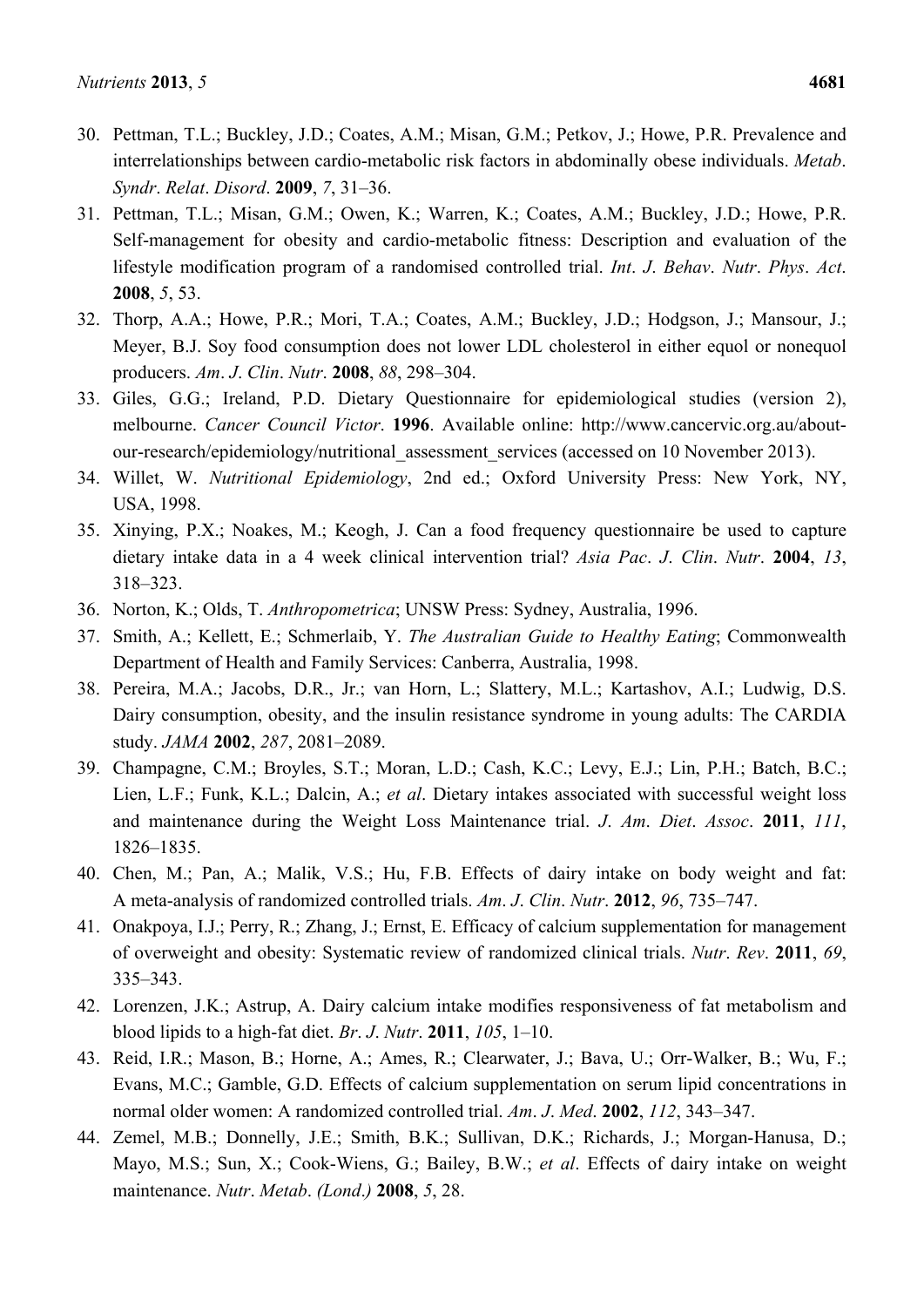- 45. Zemel, M.B.; Thompson, W.; Milstead, A.; Morris, K.; Campbell, P. Calcium and dairy acceleration of weight and fat loss during energy restriction in obese adults. *Obes*. *Res*. **2004**, *12*, 582–590.
- 46. Bowen, J.; Noakes, M.; Clifton, P.M. Effect of calcium and dairy foods in high protein, energy-restricted diets on weight loss and metabolic parameters in overweight adults. *Int*. *J*. *Obes*. *(Lond*.*)* **2005**, *29*, 957–965.
- 47. Pilvi, T.K.; Korpela, R.; Huttunen, M.; Vapaatalo, H.; Mervaala, E.M. High-calcium diet with whey protein attenuates body-weight gain in high-fat-fed C57Bl/6J mice. *Br*. *J*. *Nutr*. **2007**, *98*, 900–907.
- 48. Bendtsen, L.Q.; Lorenzen, J.K.; Bendsen, N.T.; Rasmussen, C.; Astrup, A. Effect of dairy proteins on appetite, energy expenditure, body weight, and composition: A review of the evidence from controlled clinical trials. *Adv*. *Nutr*. **2013**, *4*, 418–438.
- 49. Gilbert, J.A.; Joanisse, D.R.; Chaput, J.P.; Miegueu, P.; Cianflone, K.; Almeras, N.; Tremblay, A. Milk supplementation facilitates appetite control in obese women during weight loss: A randomised, single-blind, placebo-controlled trial. *Br*. *J*. *Nutr*. **2011**, *105*, 133–143.
- 50. National Health and Medical Research Council (NHMRC). *Dietary Guidelines for Australian Adults*; Australian Government: Canberra, Australia, 2003.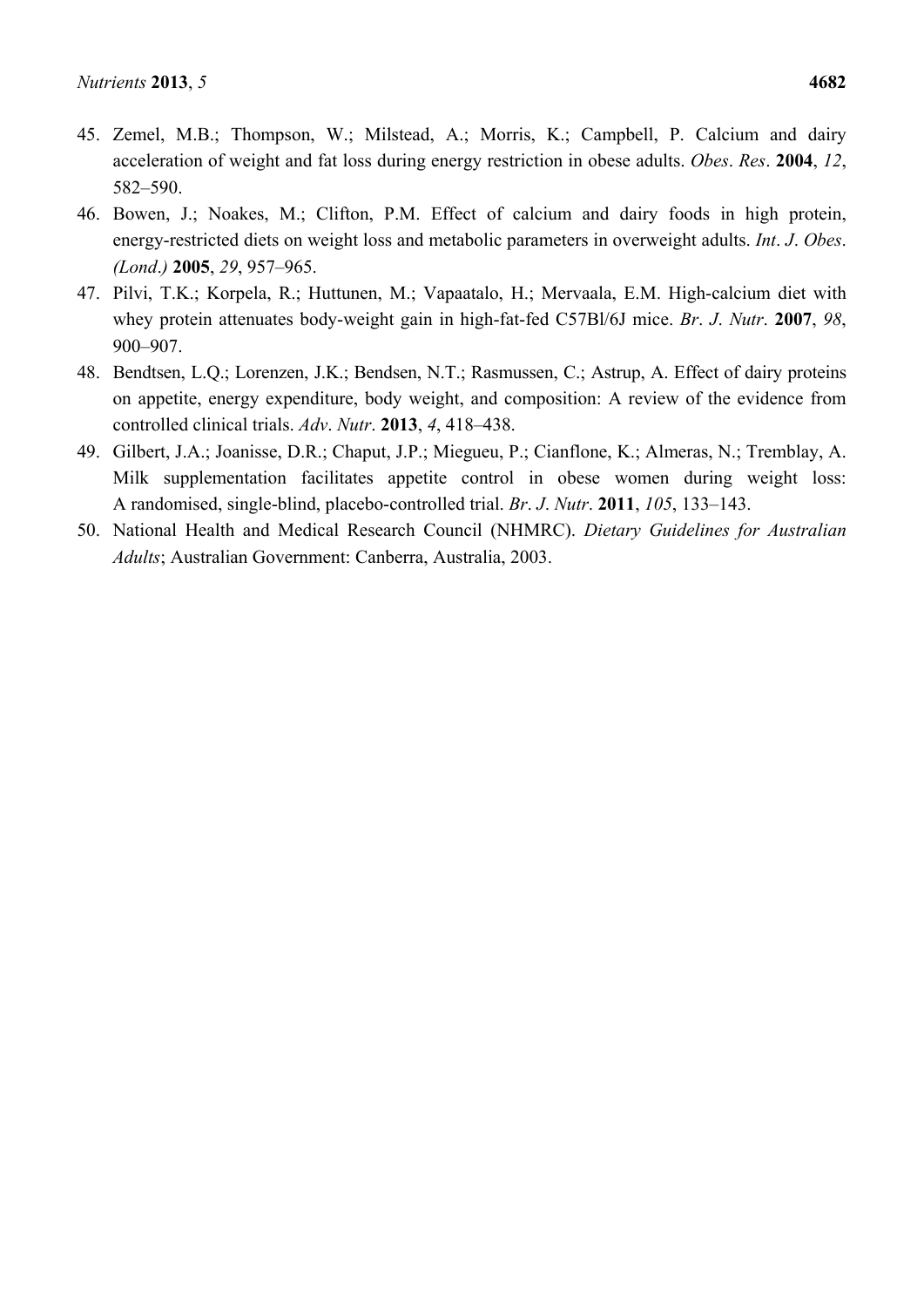## *Nutrients* **2013**, *5* **4683**

## **Supplementary Information**

|                             | Quartile categories of BMI <sup>a</sup> |           |             |      |              |      |             |      |                |  |
|-----------------------------|-----------------------------------------|-----------|-------------|------|--------------|------|-------------|------|----------------|--|
| Variable                    | $1 n = 179$                             |           | $2 n = 180$ |      | $3 n = 180$  |      | $4 n = 179$ |      | P <sup>b</sup> |  |
|                             | M                                       | <b>SD</b> | M           | SD   | $\mathbf{M}$ | SD   | M           | SD   |                |  |
| Age                         | 53.4                                    | 12.0      | 51.7        | 8.5  | 51.7         | 9.7  | 48.2        | 10.8 | < 0.001        |  |
| Gender $(n \%)$             |                                         |           |             |      |              |      |             |      | 0.047          |  |
| Male                        | 87                                      | 24.7      | 93          | 26.4 | 99           | 28.1 | 73          | 20.7 |                |  |
| Female                      | 92                                      | 25.1      | 87          | 23.8 | 81           | 22.1 | 106         | 29.0 |                |  |
| <b>Body composition</b>     |                                         |           |             |      |              |      |             |      |                |  |
| variables                   |                                         |           |             |      |              |      |             |      |                |  |
| Body weight (kg)            | 75.8                                    | 11.0      | 89.1        | 10.4 | 97.5         | 11.7 | 113         | 14.8 | < 0.001        |  |
| % body fat                  | 34.8                                    | 6.2       | 38.4        | 8.2  | 39.6         | 7.3  | 46.5        | 7.6  | < 0.001        |  |
| Abdominal fat $(g)$         | 2781                                    | 662       | 3684        | 988  | 4370         | 681  | 5537        | 1218 | < 0.001        |  |
| Waist Circumference (cm)    | 87.6                                    | 11.2      | 101         | 7.8  | 109          | 8.6  | 121         | 10.7 | < 0.001        |  |
| Hip Circumference (cm)      | 100                                     | 6.3       | 112         | 5.4  | 115          | 5.4  | 133         | 12.9 | < 0.001        |  |
| Waist/hip ratio             | 0.85                                    | 0.08      | 0.91        | 0.06 | 0.96         | 0.09 | 0.93        | 0.08 | < 0.001        |  |
| <b>Dietary variables</b>    |                                         |           |             |      |              |      |             |      |                |  |
| Total energy (MJ/day)       | 7.8                                     | 2.5       | 8.5         | 2.7  | 8.5          | 2.7  | 8.8         | 2.6  | 0.006          |  |
| Total protein (g/day)       | 95.5                                    | 31.1      | 103         | 32.9 | 105          | 34.0 | 111         | 36.8 | < 0.001        |  |
| Total fat (g/day)           | 75.4                                    | 29.2      | 84.4        | 30.6 | 87.0         | 30.5 | 91.7        | 29.8 | < 0.001        |  |
| Total CHO (g/day)           | 207                                     | 68.6      | 214         | 74.7 | 210          | 71.8 | 212         | 70.7 | 0.83           |  |
| Total saturated fat (g/day) | 28.6                                    | 12.2      | 33.3        | 13.4 | 34.9         | 13.4 | 36.9        | 12.6 | < 0.001        |  |
| Total calcium (mg/day)      | 988                                     | 317       | 1021        | 353  | 962          | 297  | 980         | 337  | 0.37           |  |

**Table S1.** Body composition and dietary data across quartile categories of BMI.